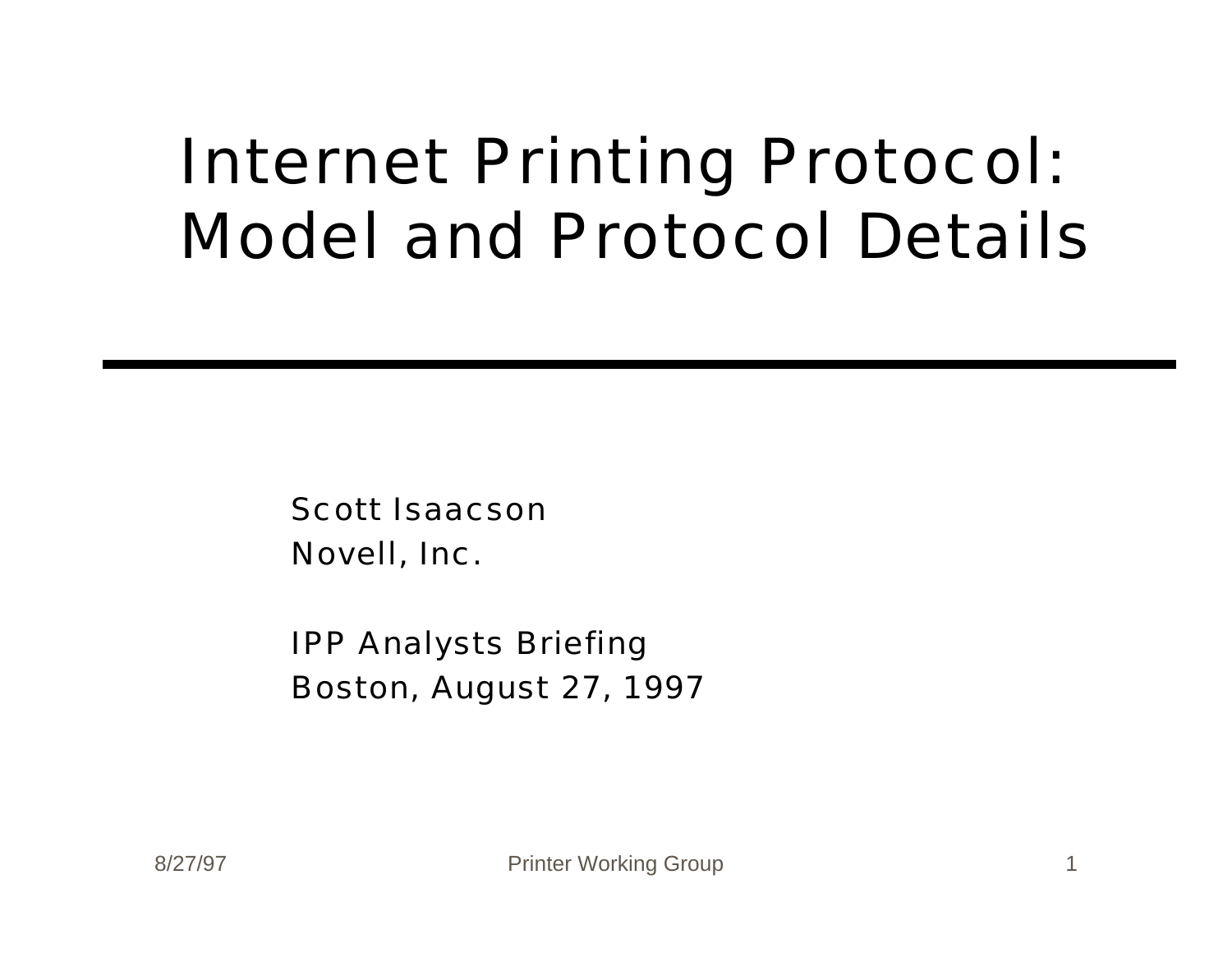# Model and Protocol Details

#### **Nodel and Semantics**

- $\triangle$  Abstractions independent of encoding
- $\rightarrow$  Alignment with other Standards
	- x Printer MIB, Job MIB, Host Resource MIB

#### **Protocol Specification**

- $\bullet$  "on-the-wire" data representation
- Transport specific mapping HTTP/1.1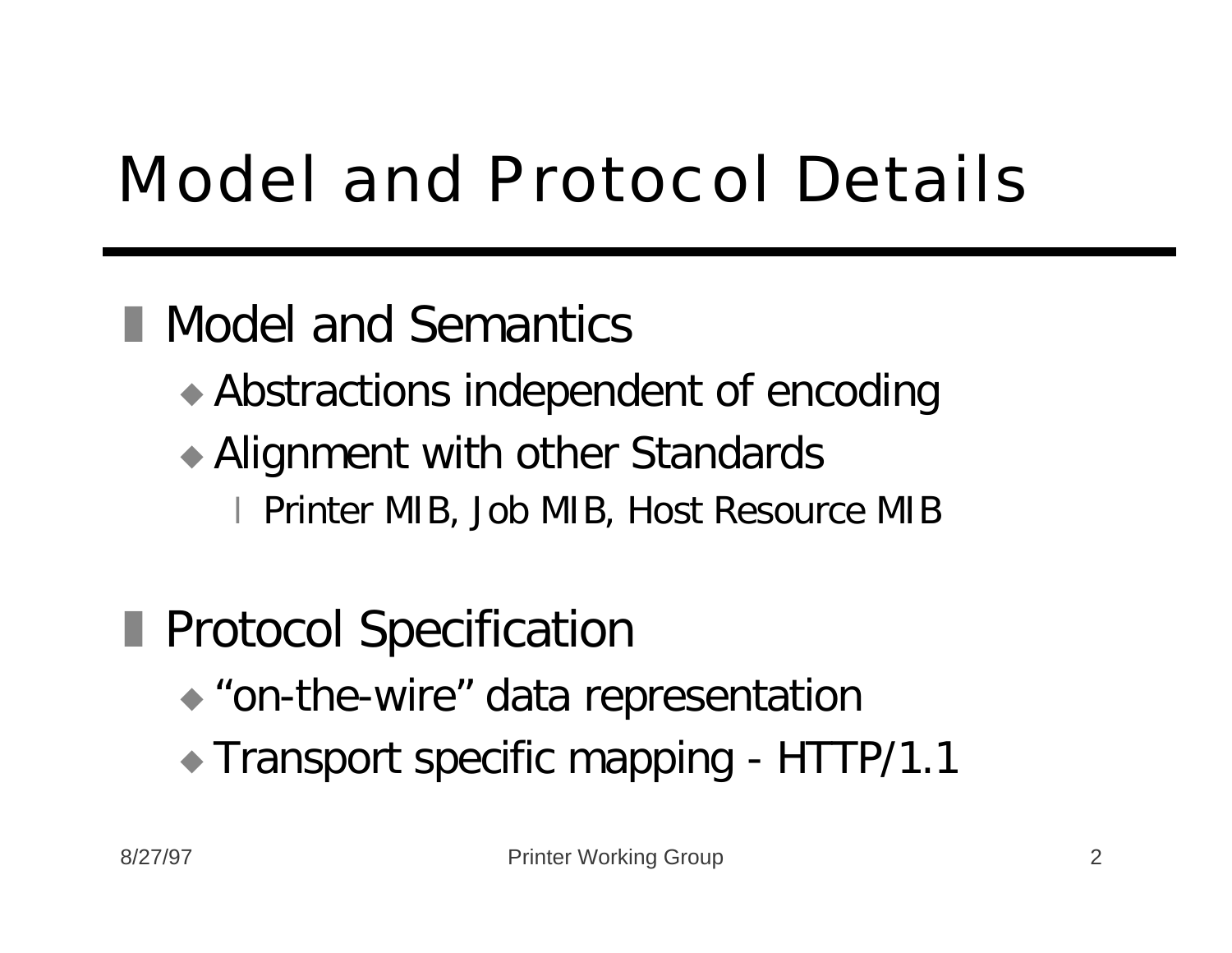#### Architecture

#### Distributed environment: Internet

■ Client

- Query the Printer
- $\bullet$  Submit Jobs
- Query Jobs
- $\bullet$  Cancel Jobs
- Server (IPP Printer)
	- $\bullet$  Implement and support the Protocol
	- Conform to the Model semantics
	- $\blacktriangleright$  Enabling hooks for other services
		- Security, Naming, Directory, Notification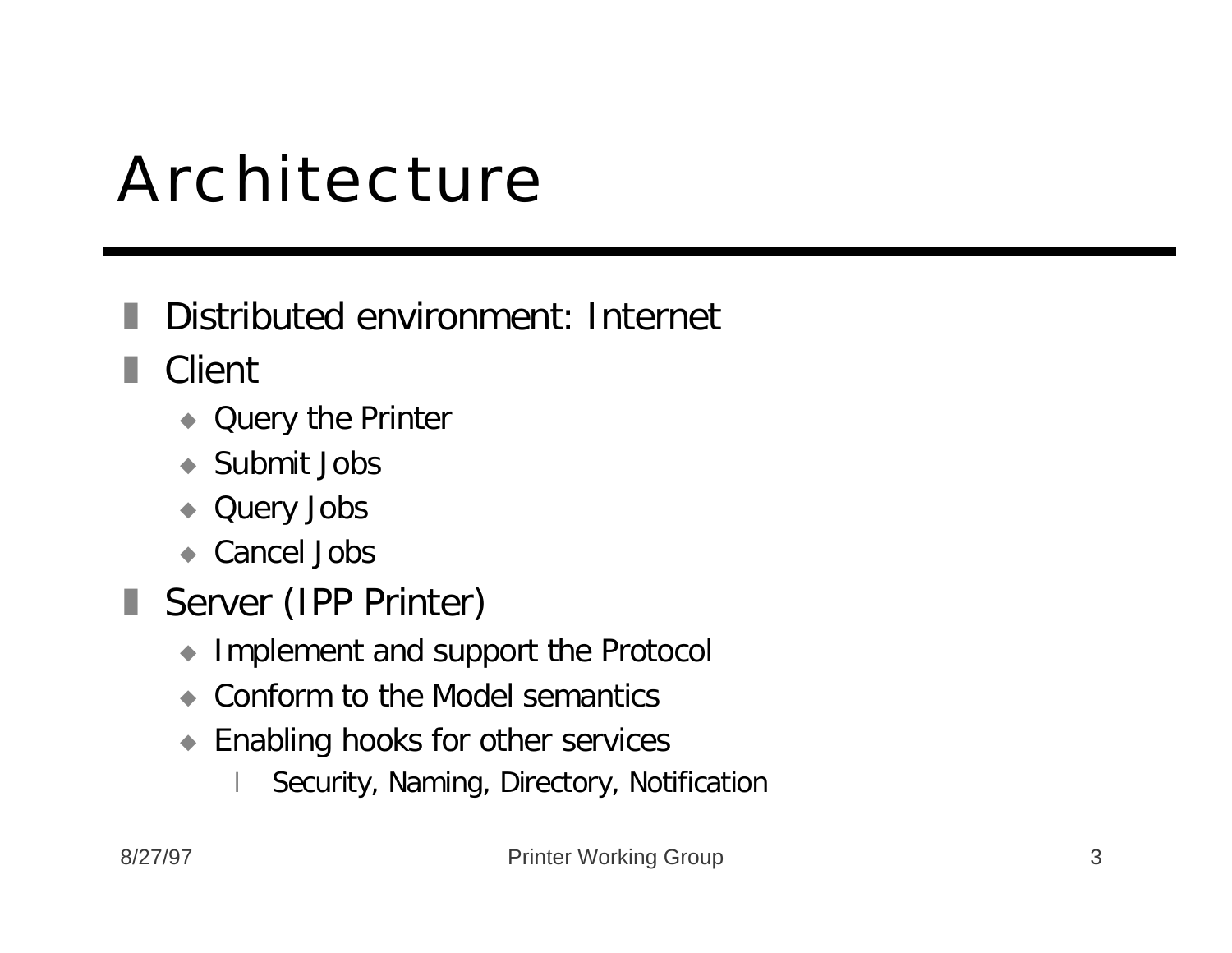### Layering

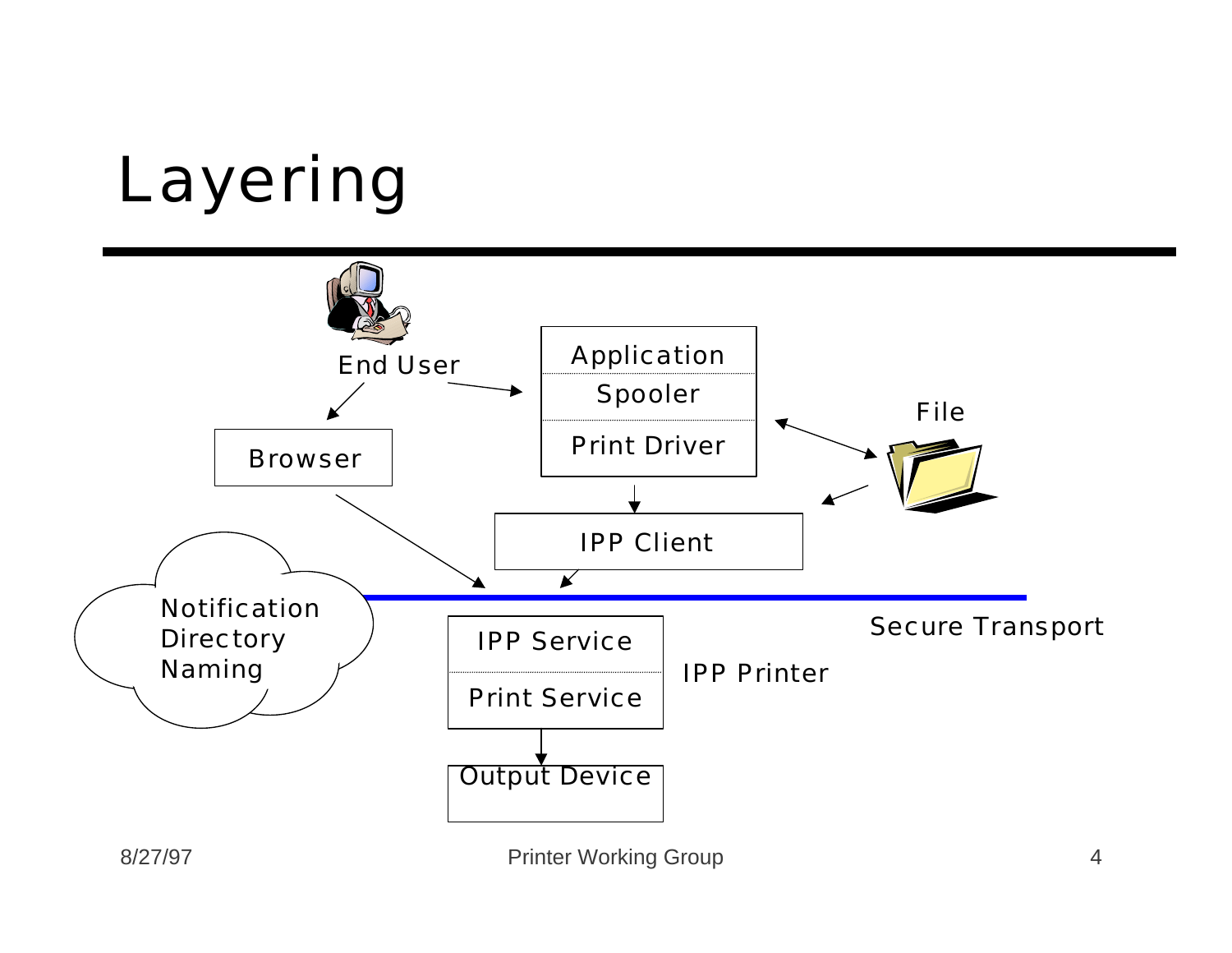# Object Model

#### $\blacksquare$  Follow the industry lead

- $\rightarrow$  Objects with attributes
- $\bullet$  Operations to manipulate those objects
- $\rightarrow$  Operations to query object (status, attributes)

#### $\blacksquare$  Example

- Print request creates a Job object
- $\bullet$  Client supplied attributes
- Printer supplied attributes
	- state, submitter's authenticated identity, etc.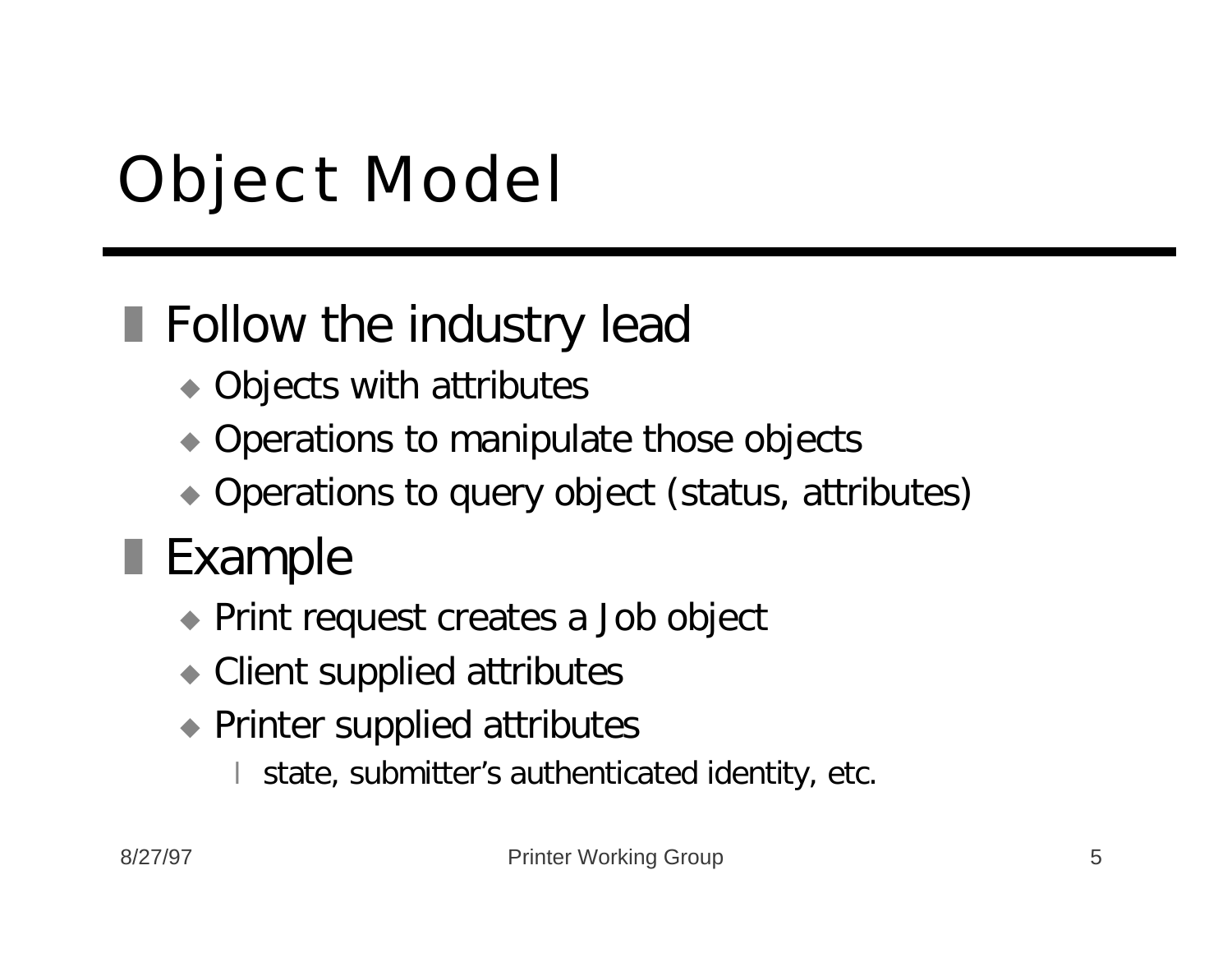#### IPP Objects

**■ Printer** z Job Document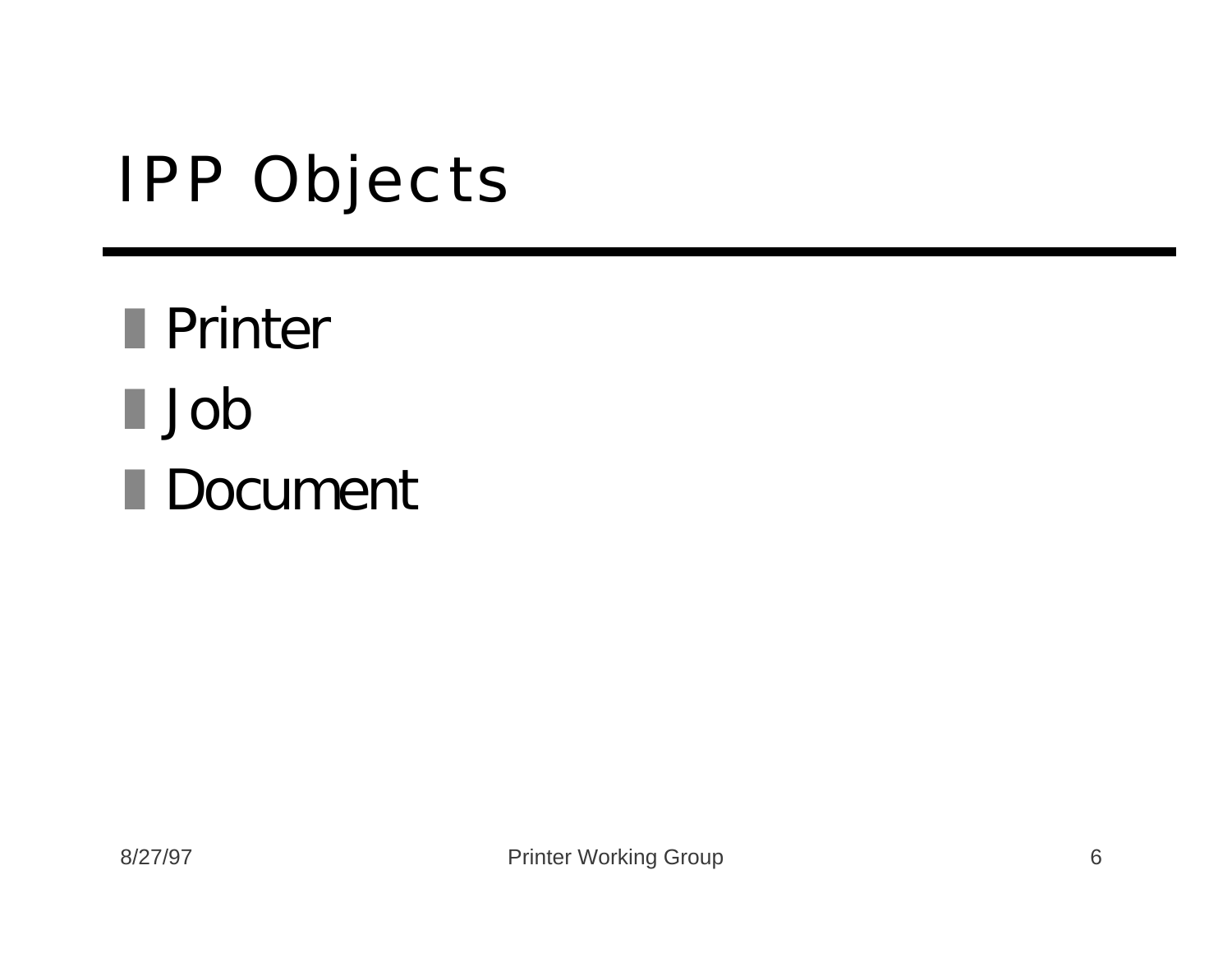#### IPP Printer

- **I** Implements IPP
- **Logical or physical device**
- **Nultiple configurations** 
	- $\bullet$  server
	- $\bullet$  embedded
- **Job processing** 
	- Options for spooling and scheduling
	- ◆ Provide job status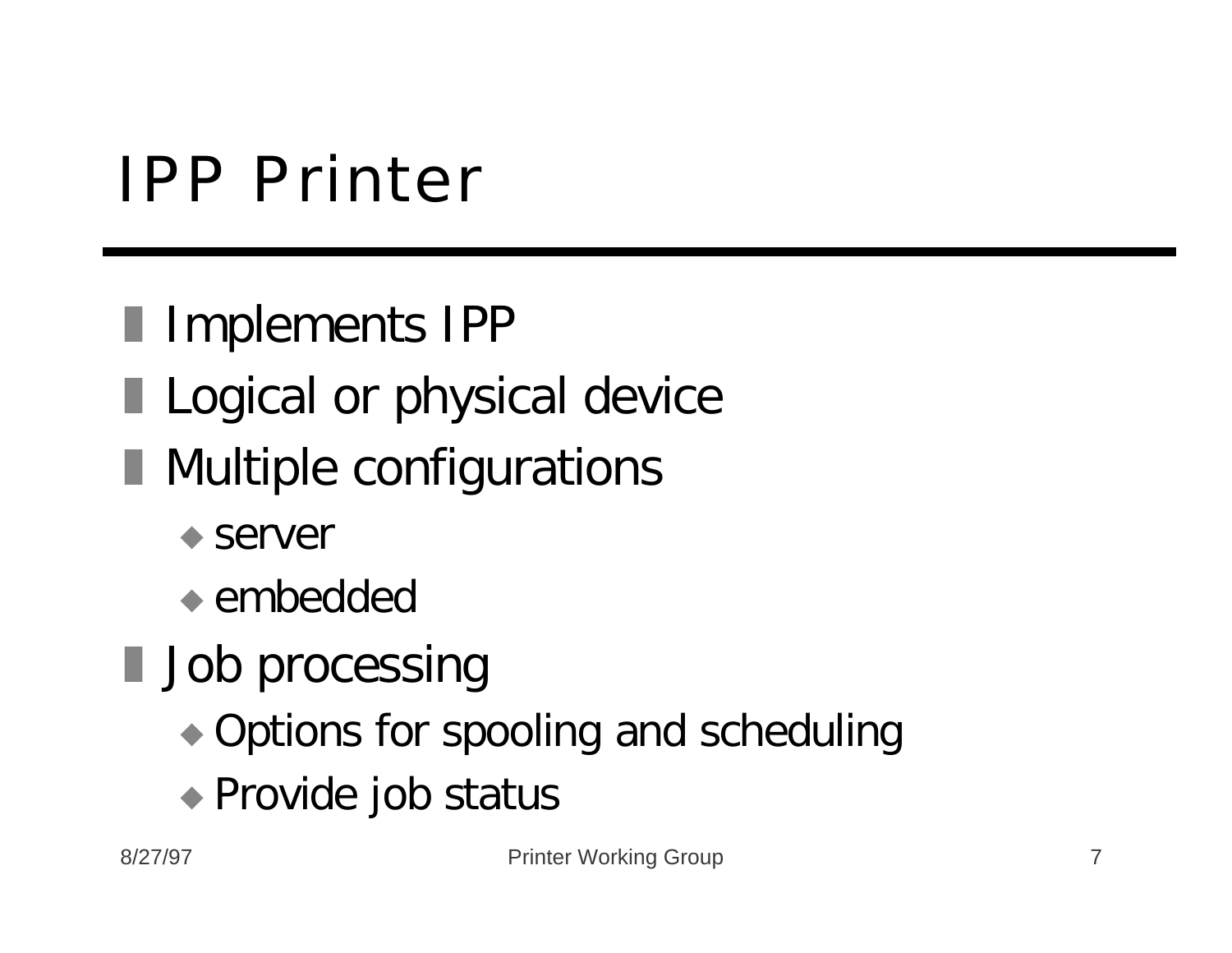#### IPP Printer Configurations

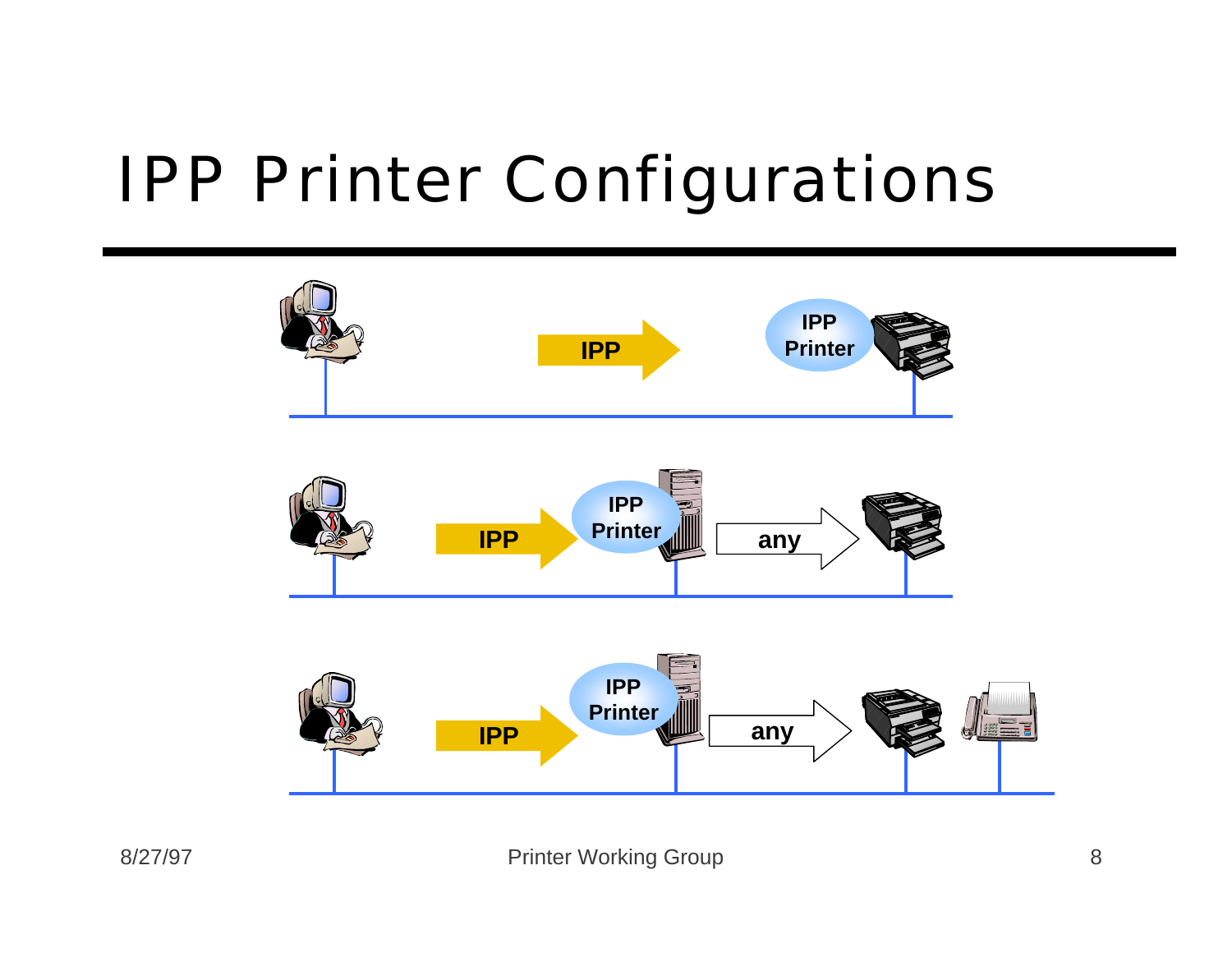#### IPP Printer Implementations

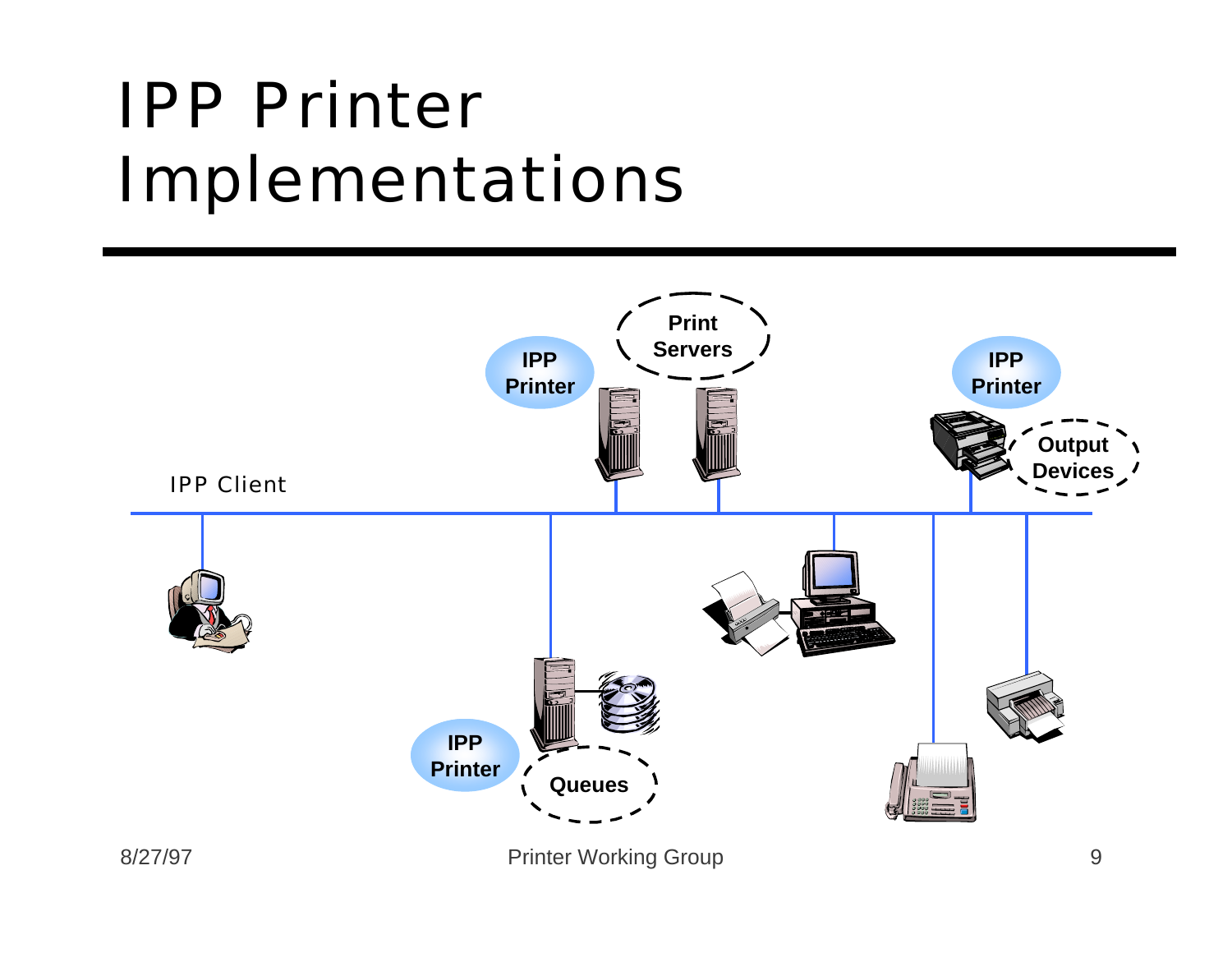### Printer Attributes

- **I** Uniform Resource Identifier (URI)
- **Name**
- $\blacksquare$  State
- **Accepting jobs**
- **L** Default languages
- **Languages supported**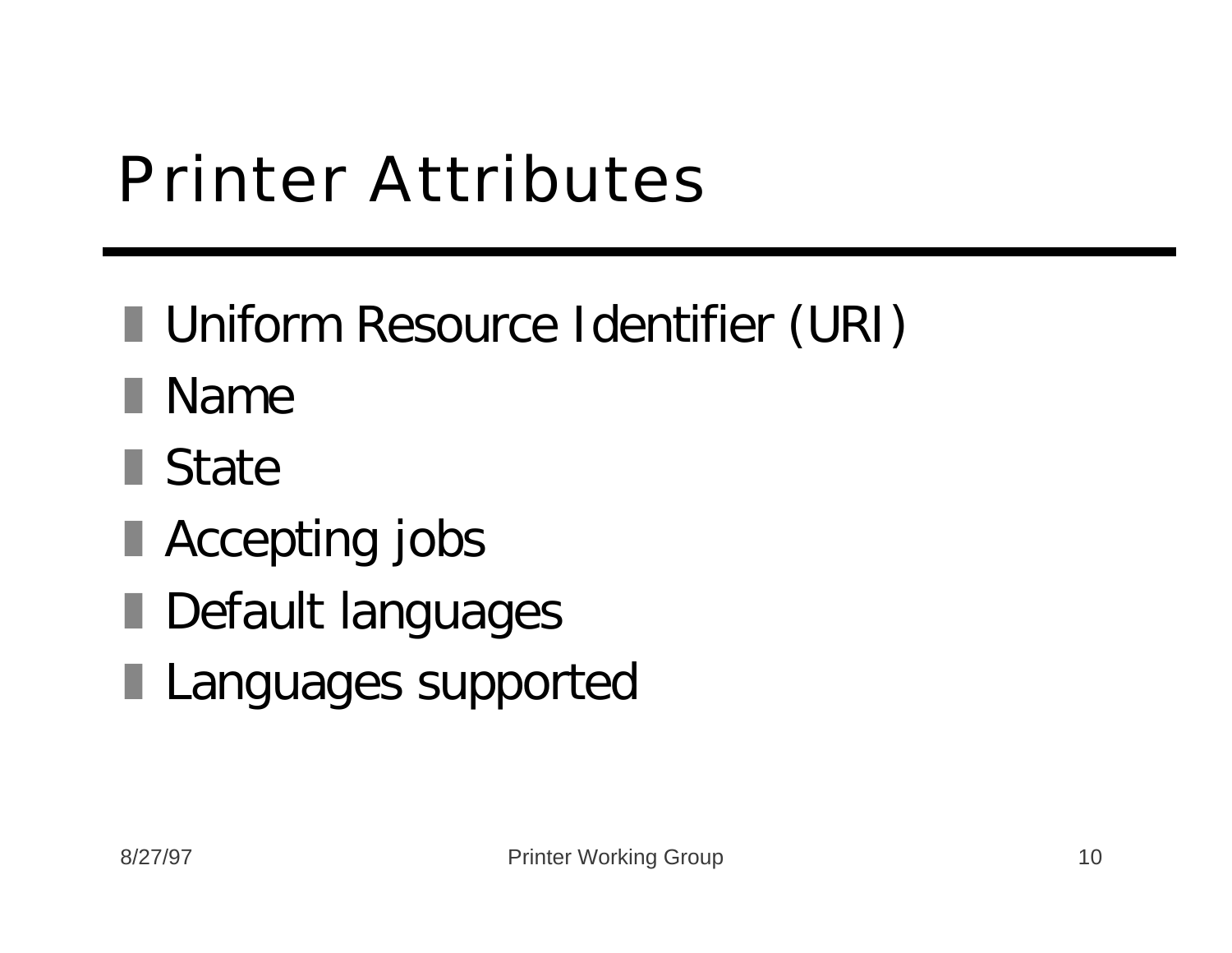#### Job Attributes

I Job Identifier I Job Owner's Identity **Job State**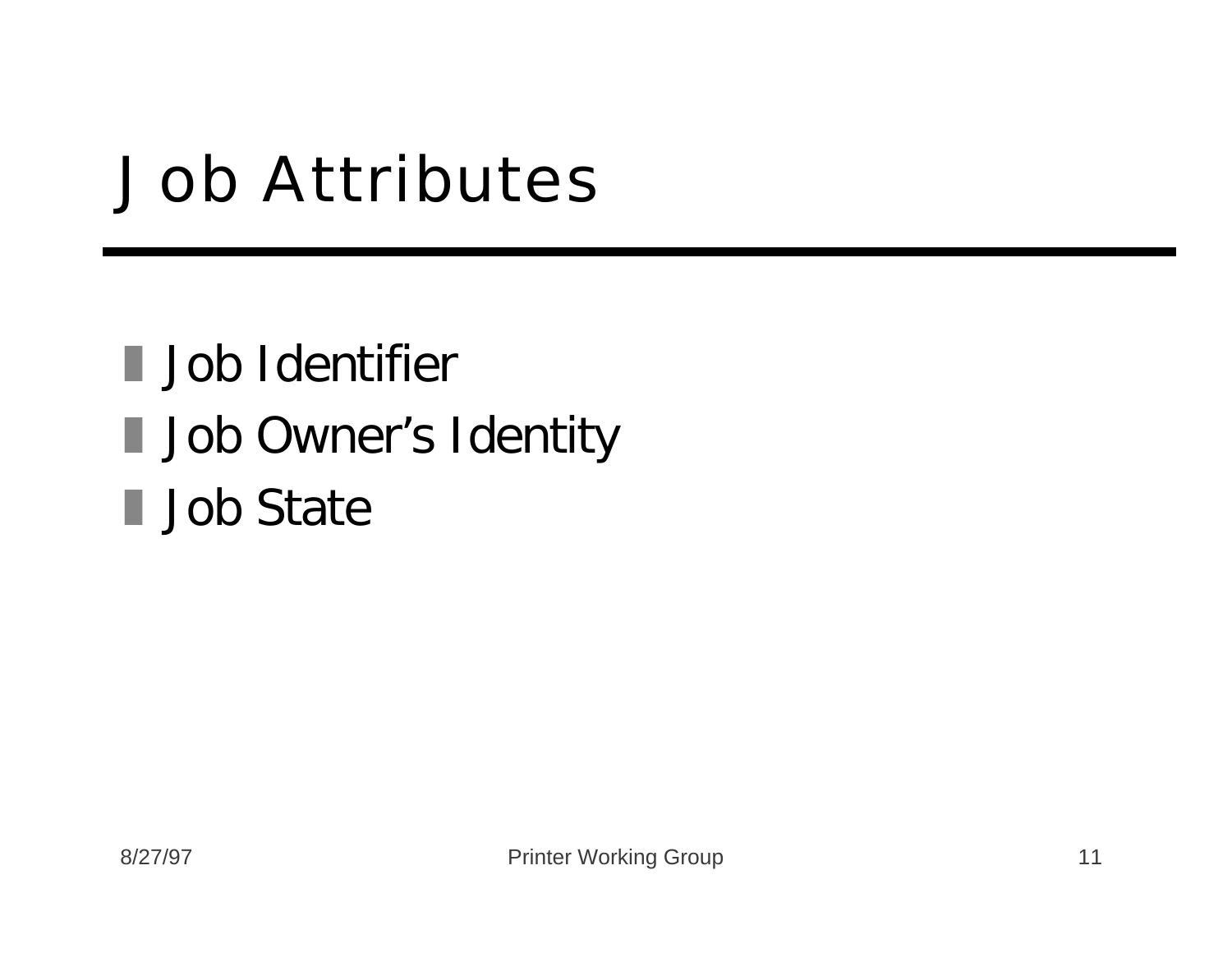#### Document Attributes

#### **Document Name** Document Format (PDL)

- ◆ PostScript
- $\leftrightarrow$  PJL
- $\leftrightarrow$  PCL
- $\leftarrow$  IPDS
- $\triangle$  EscapeP
- $\blacklozenge$  Interpress
- $\leftrightarrow$  etc.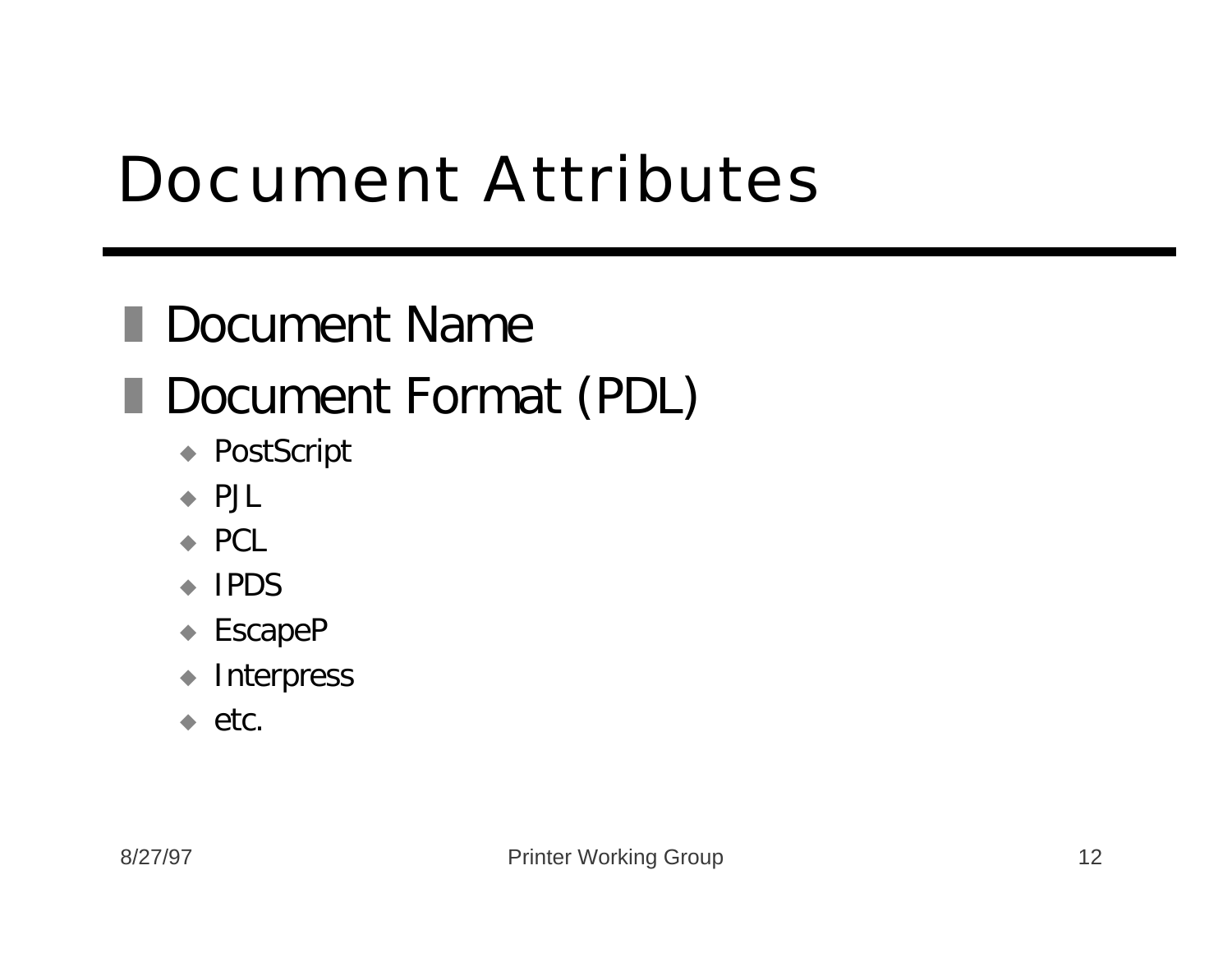### IPP Operations

**Request/Response** 

**Operation attributes** 

- ◆ Print-Job: Job Template attributes
- Cancel-Job: Message
- $\bullet$  Get-Attributes: Set of attribute names

**Status Codes** 

◆ OK, Server-Error, Client-Error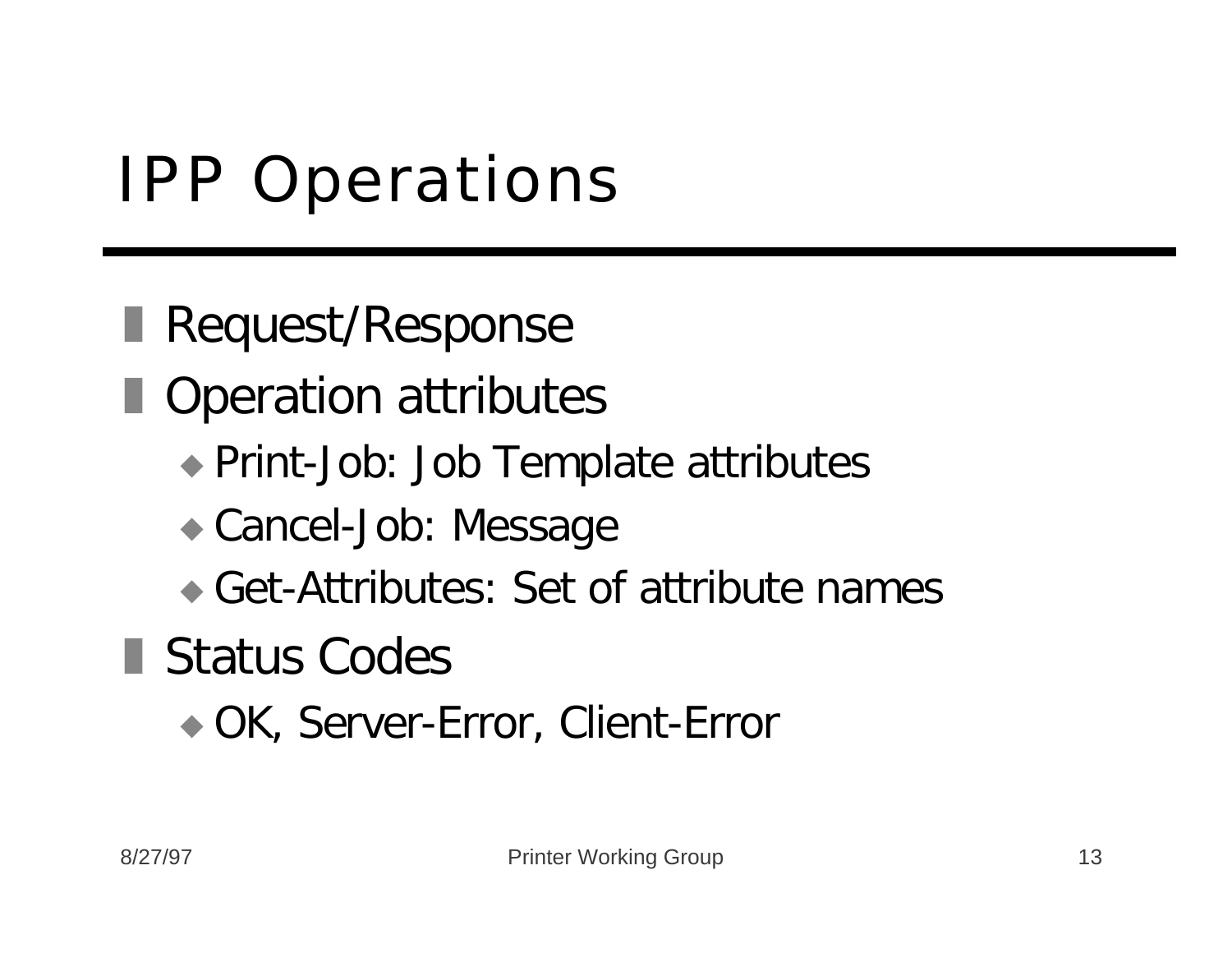### Printer Operations

#### Get-Operations

- Responds with a list of supported operations
- **Print-Job** 
	- $\bullet$  Submits a Job, "pushes" job data to the Printer
- **N** Validate-Job
	- ◆ Validates client supplied attributes (no job data)
- Get-Jobs
	- $\bullet$  Lists jobs at the Printer
- Get-Attributes
	- $\triangle$  Responds with supported attributes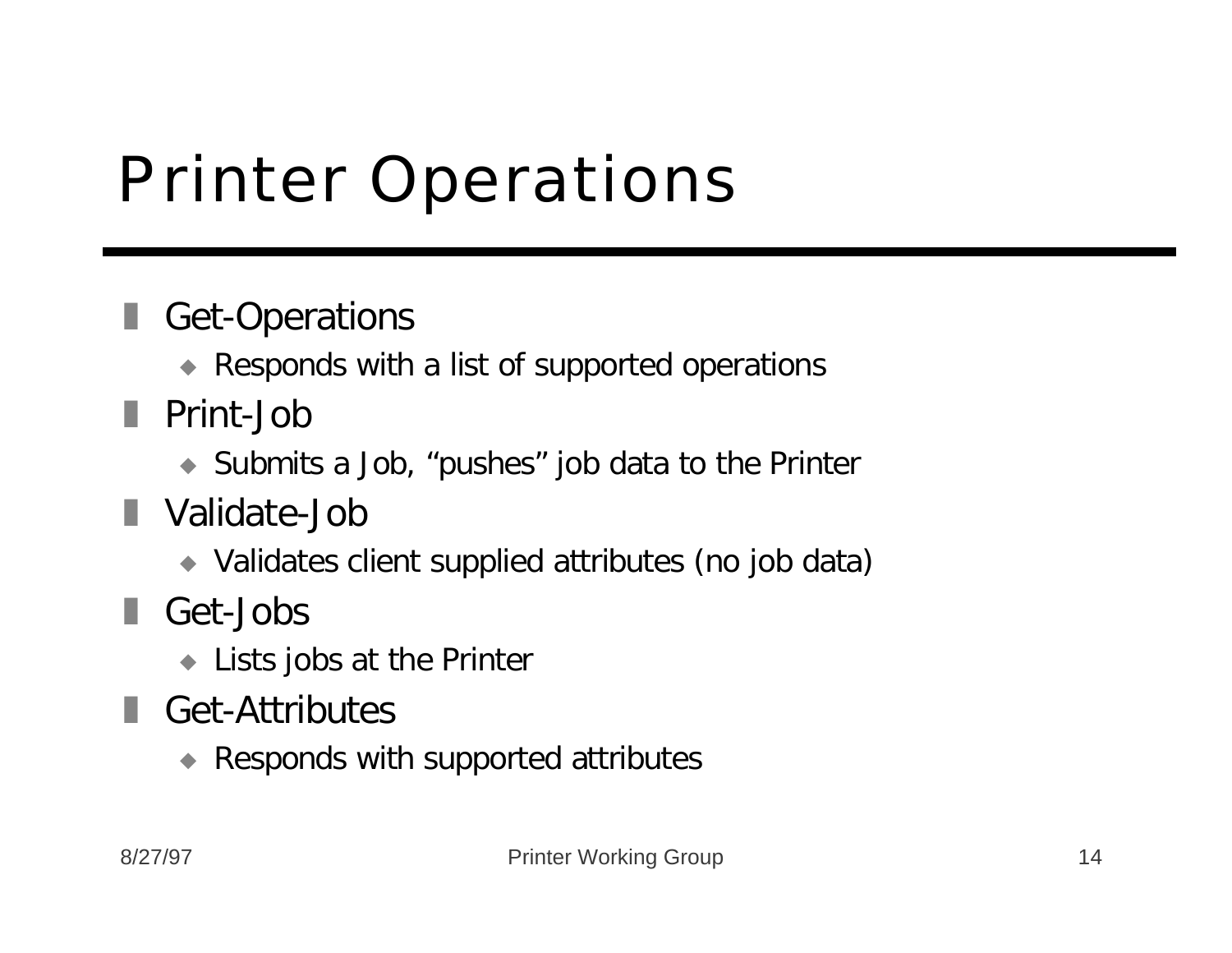#### Example: Get-Attributes



Get-Attributes Request **Printer** 

**requested-attributes: all**

#### **Get-Attributes Response**

```
printer-name: John's Printer
printer-location: Bldg. A, Room 5
printer-state: processing
document-format-supported: ps, pcl
media-supported: iso-a4, na-letter
sides-supported: two-sided
queued-job-count: 45
error-code: ok
```
**IPP**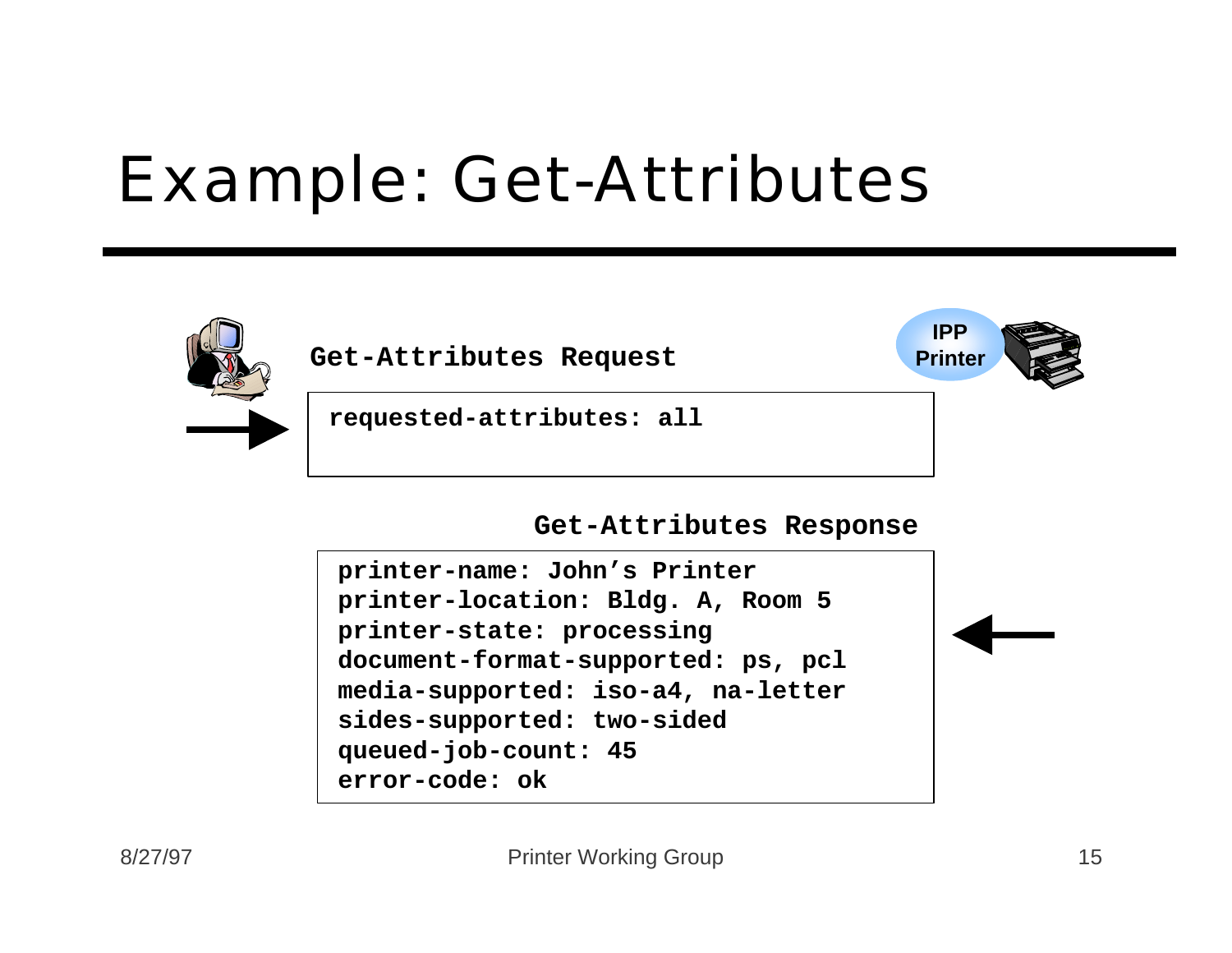### Example: Get-Attributes Printer Stopped



Get-Attributes Request **Printer** 

**IPP**



**requested-attributes:printer-description**

**Get-Attributes Response**

```
printer-name: HR Color Printer
printer-state: stopped
printer-state-reasons: media-jam-error
printer-state-message: Feed Tray 1
queued-job-count:5
error-code: ok
```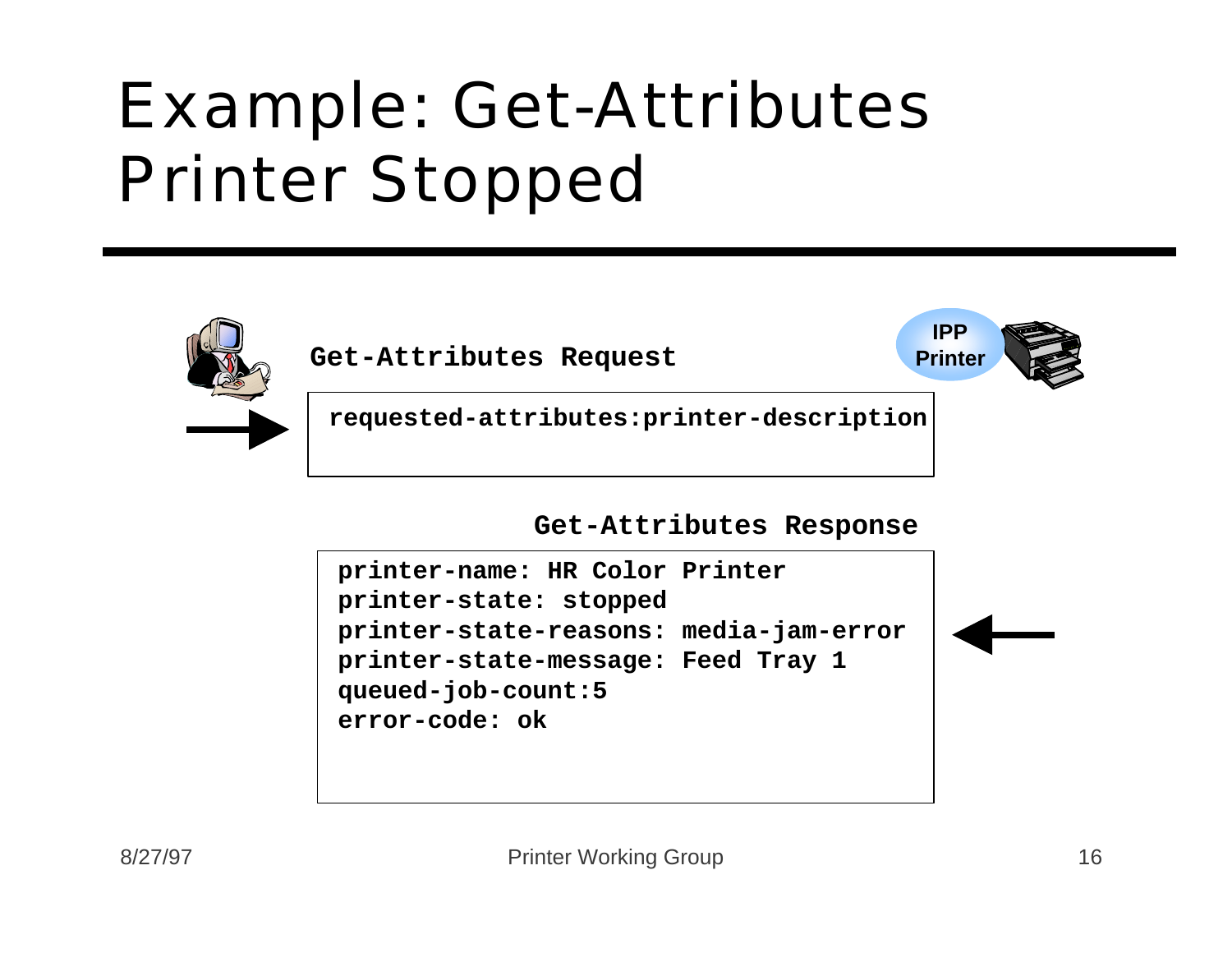#### Example: Print-Job



**job-id: 1234 job-state: pending error-code: ok**

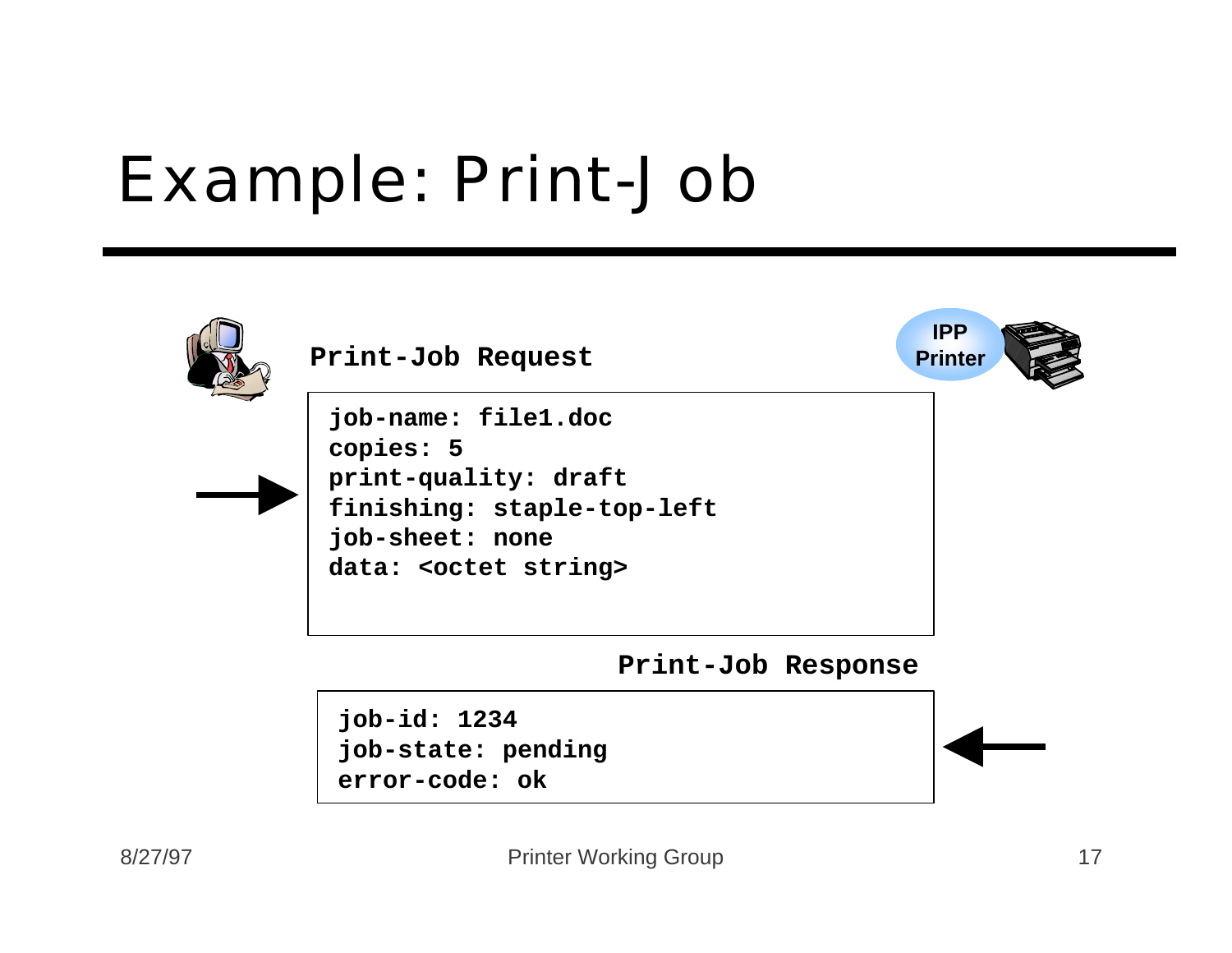### Example: Print-Job (error)

| Print-Job Request                                                                                                                   | <b>IPP</b><br><b>Printer</b> |
|-------------------------------------------------------------------------------------------------------------------------------------|------------------------------|
| job-name: file2.doc<br>priority: 100<br>media: na-letter-transparent<br>finishing: punch<br>number-up: two<br>data: < octet string> |                              |
| Print-Job Response                                                                                                                  |                              |

**finishing: punch (unsupported) number-up: attribute-unsupported error-code: unsupported-attributes**

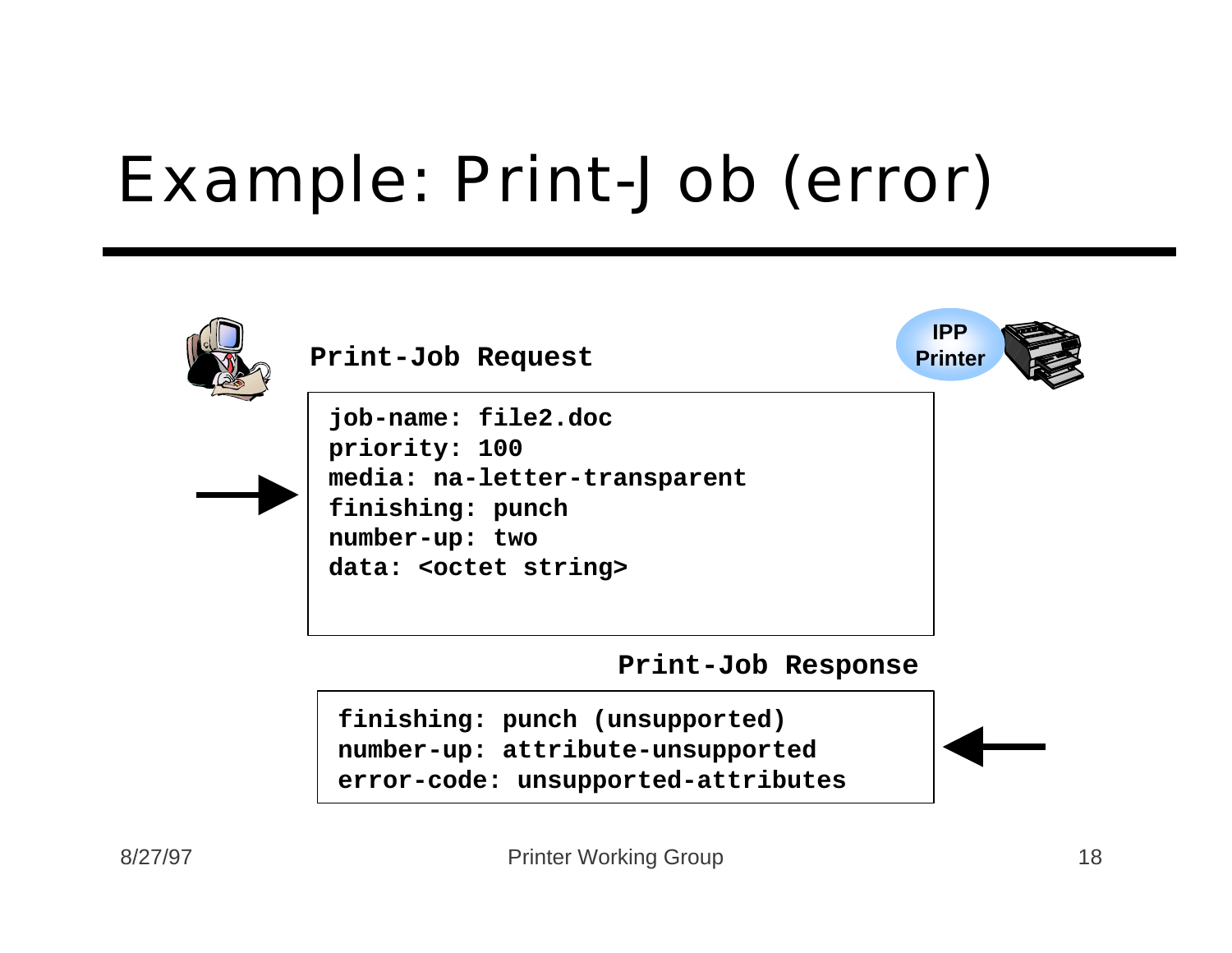### Job Operations

#### ■ Cancel-Job

- $\bullet$  End User initiated abort
- Get-Attributes

#### $\triangle$  Responds with current attribute values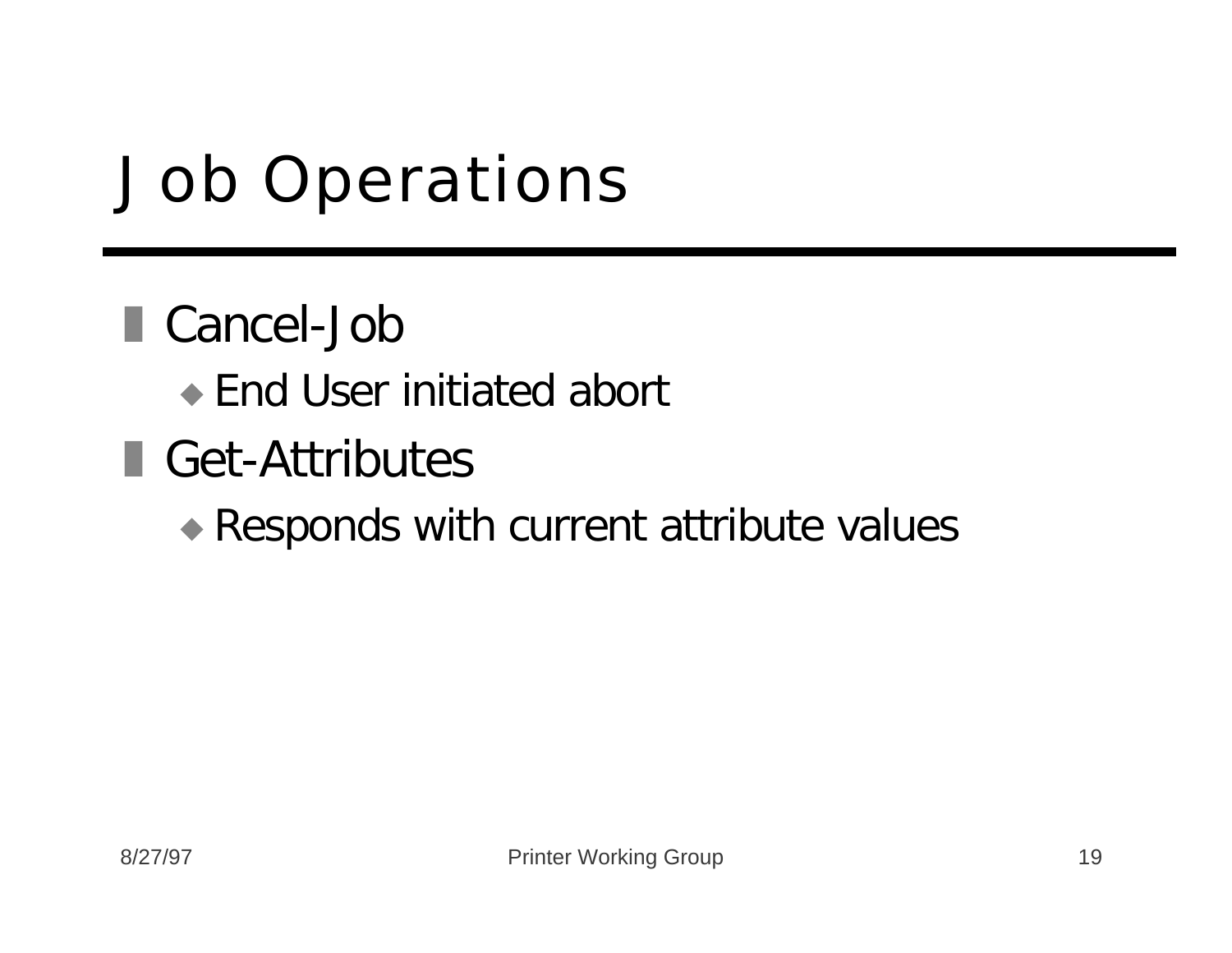#### Example: Cancel-Job

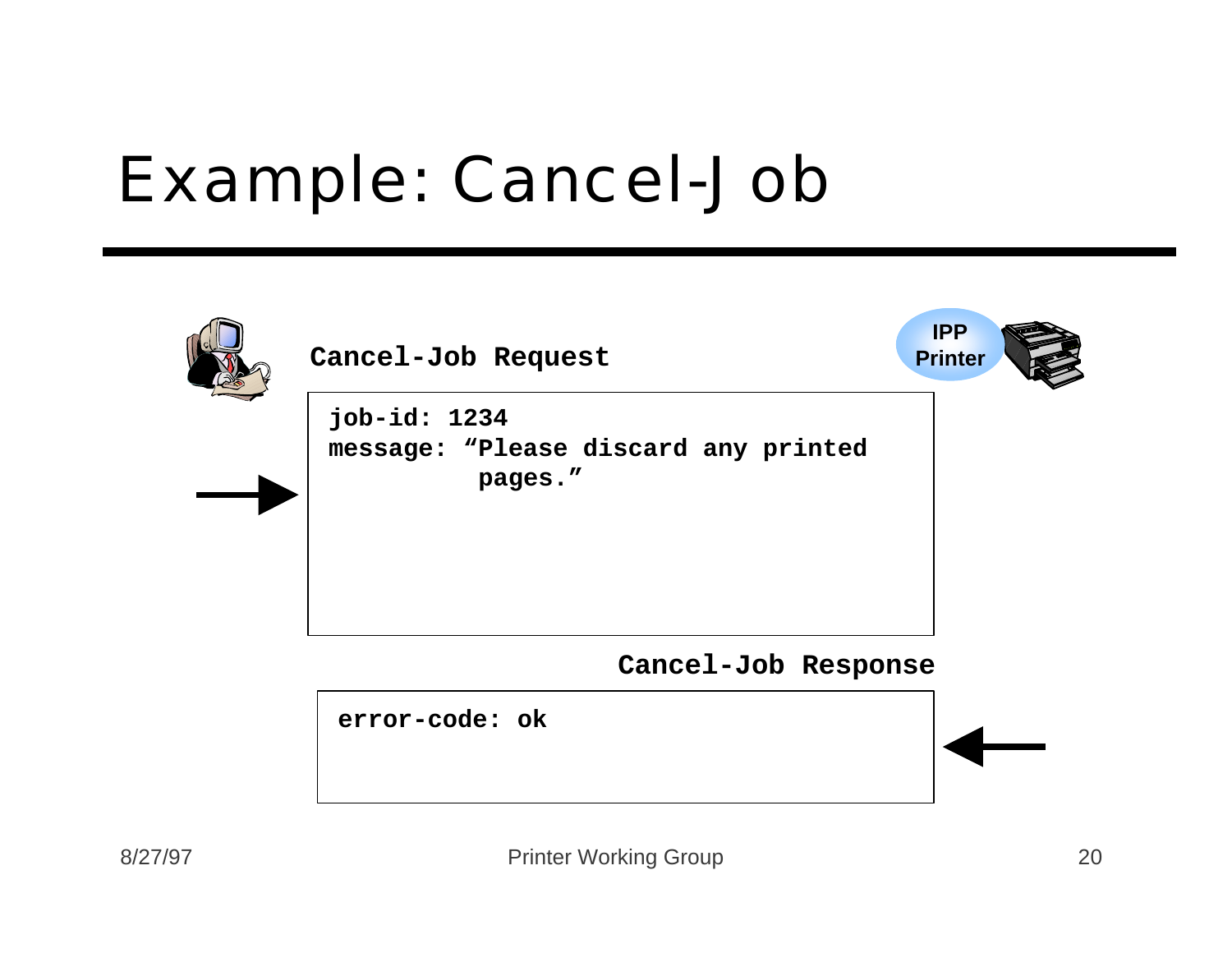# Multiple Document Jobs

#### ■ Create-Job

- Creates a Job object
- $\bullet$  Validates attributes
- **Followed by Send-Document** 
	- Last Document Flag
- **Dependicule Optional support for multiple documents**
- Existing practice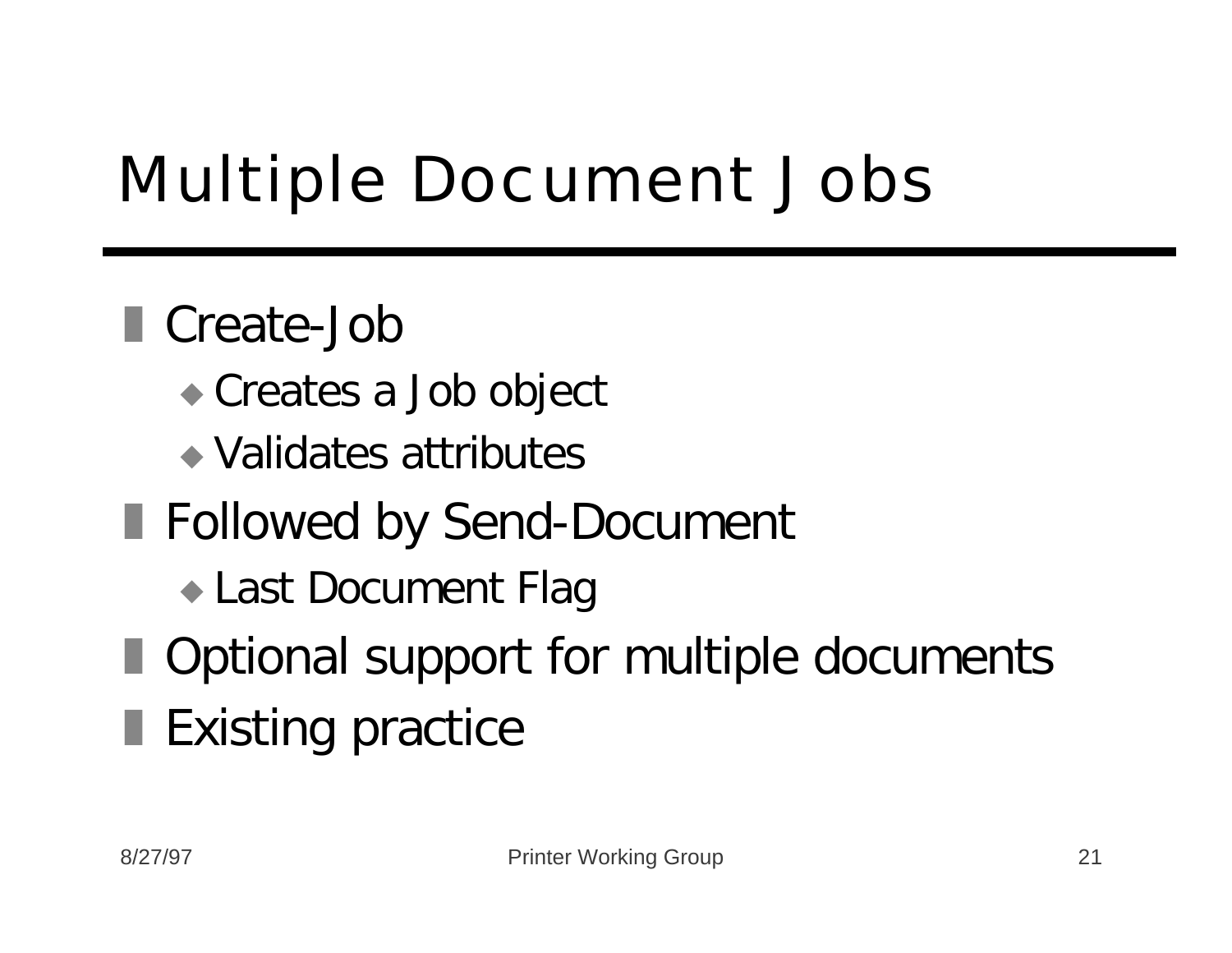#### Example: Create-Job

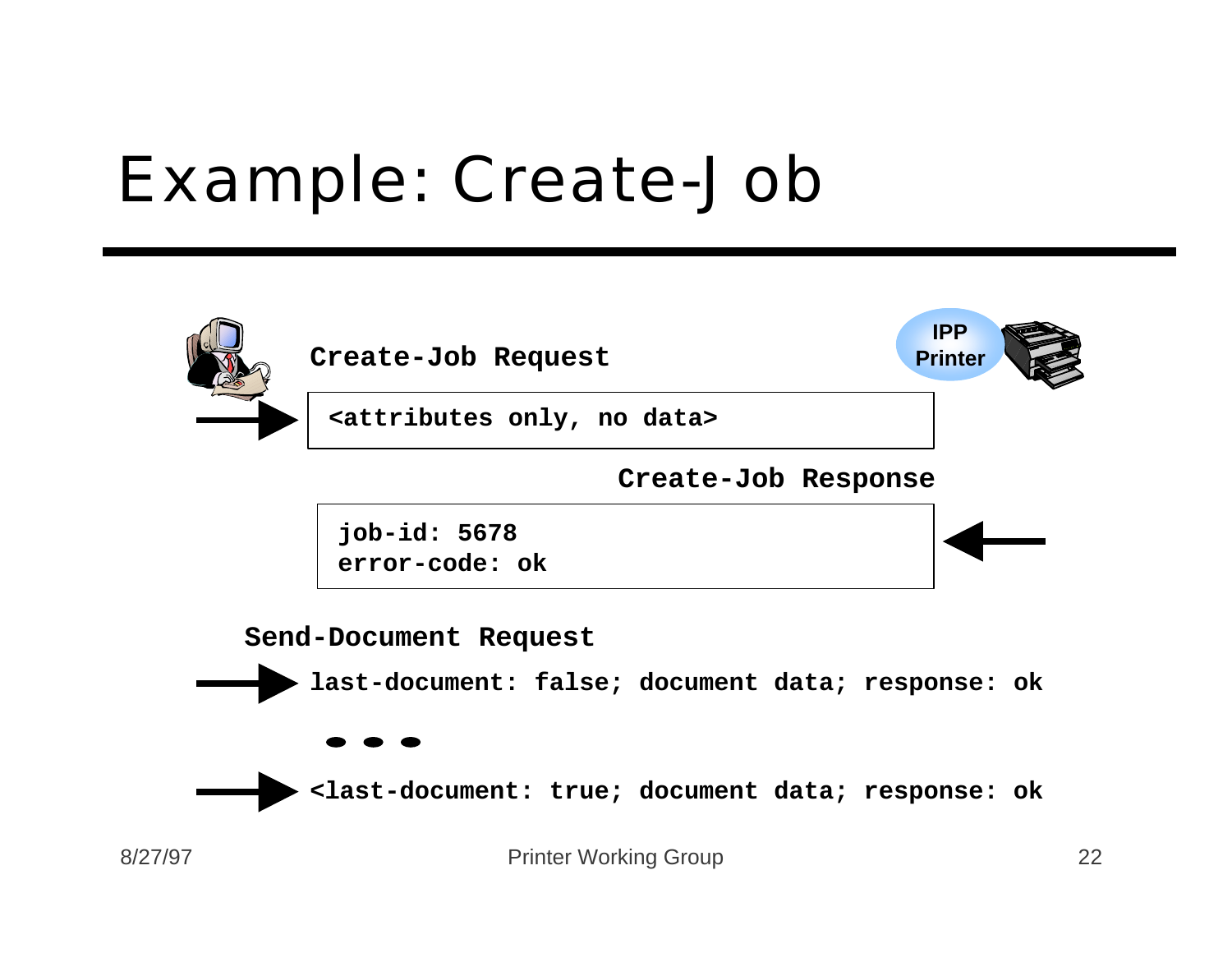# Print by Reference

#### **Fint-URI operation**

- $\bullet$  Client supplies attributes
- Client supplies URI reference to data
- $\rightarrow$  Printer retrieves document data
- **D** Optional
- Multiple document
	- $\triangle$  "Send-URI"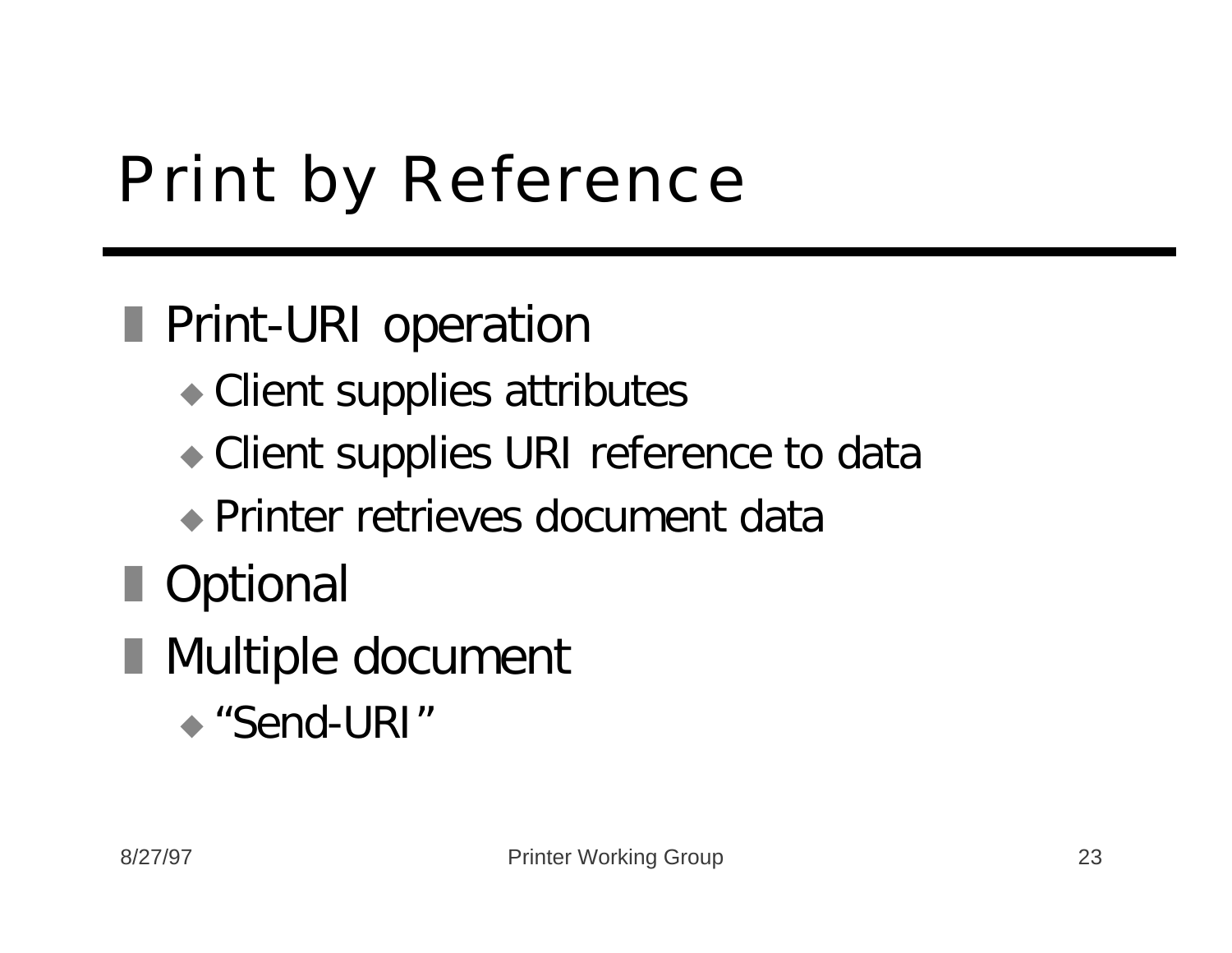#### Example: Print-URI

| Print-URI Request                                                                                                      | <b>IPP</b><br><b>Printer</b> |
|------------------------------------------------------------------------------------------------------------------------|------------------------------|
| job-name: Acme's Web Page<br>copies: 1<br>document-format: text/html<br>document-uri:<br>http://www.acme.com/home.html |                              |

**Print-Job Response**

**job-id: 25 job-state: processing error-code: ok**



 $\llbracket 0$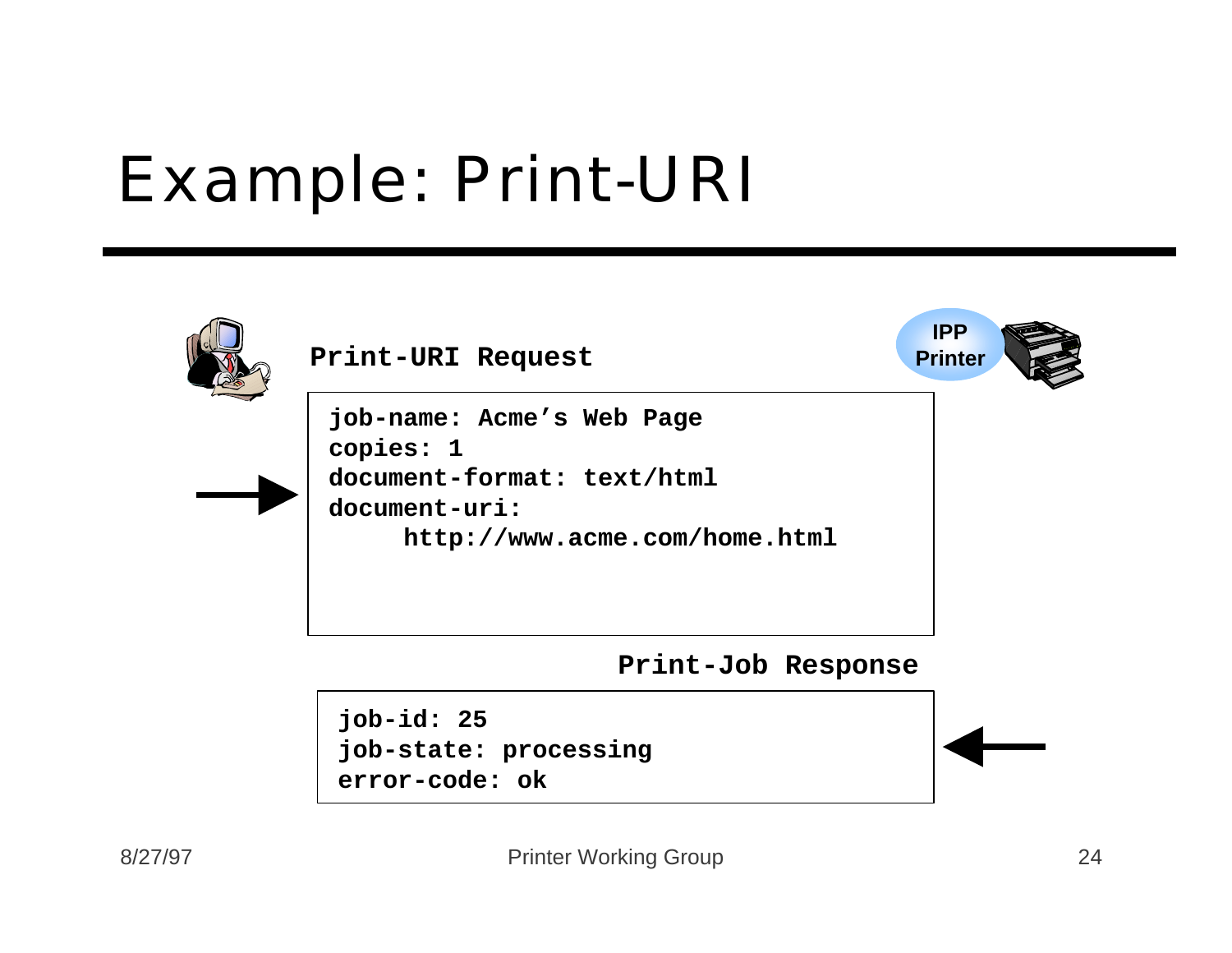### Job Template Attributes

- **Printer supports some values** 
	- $\bullet$  Can be queried
	- $\bullet$  Printer has a default value
- Client requests a certain value
- **Example: finishings** 
	- Printer supports: staple, cover, bind
	- $\rightarrow$  Printer default: staple
	- Client requests: cover, bind



**Printer Supports: a, b, d Printer Default: b**



```
Client Requests: a
```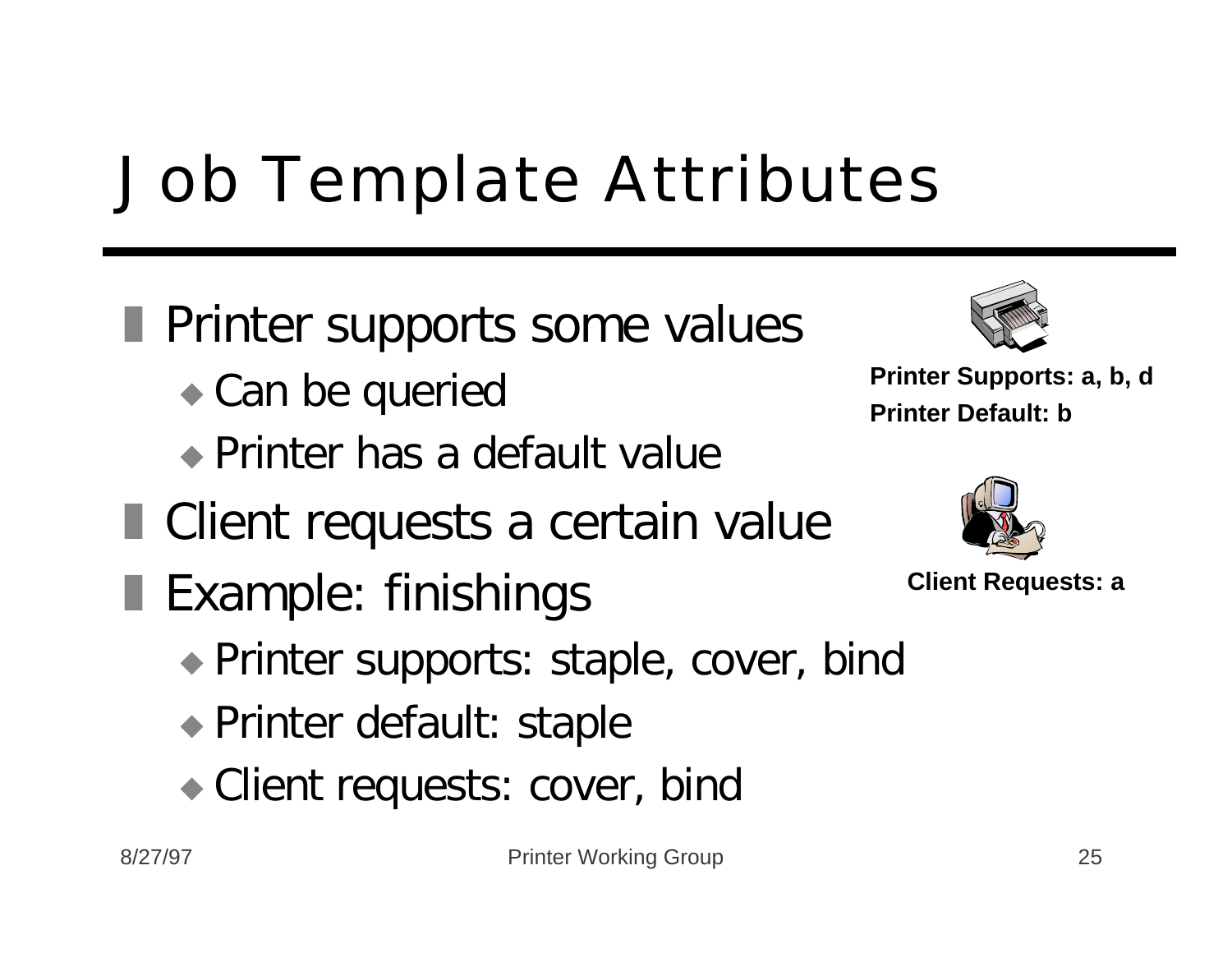# Job Template (cont.)

- **I** Cover and separator sheets
- $\blacksquare$  Events
- **Priority**
- **Hold**
- **■** Media
- **Number UP**
- **■** Sides
- Copies
- Resolution
- Quality
- Document Format (PDLs)
- **Compression**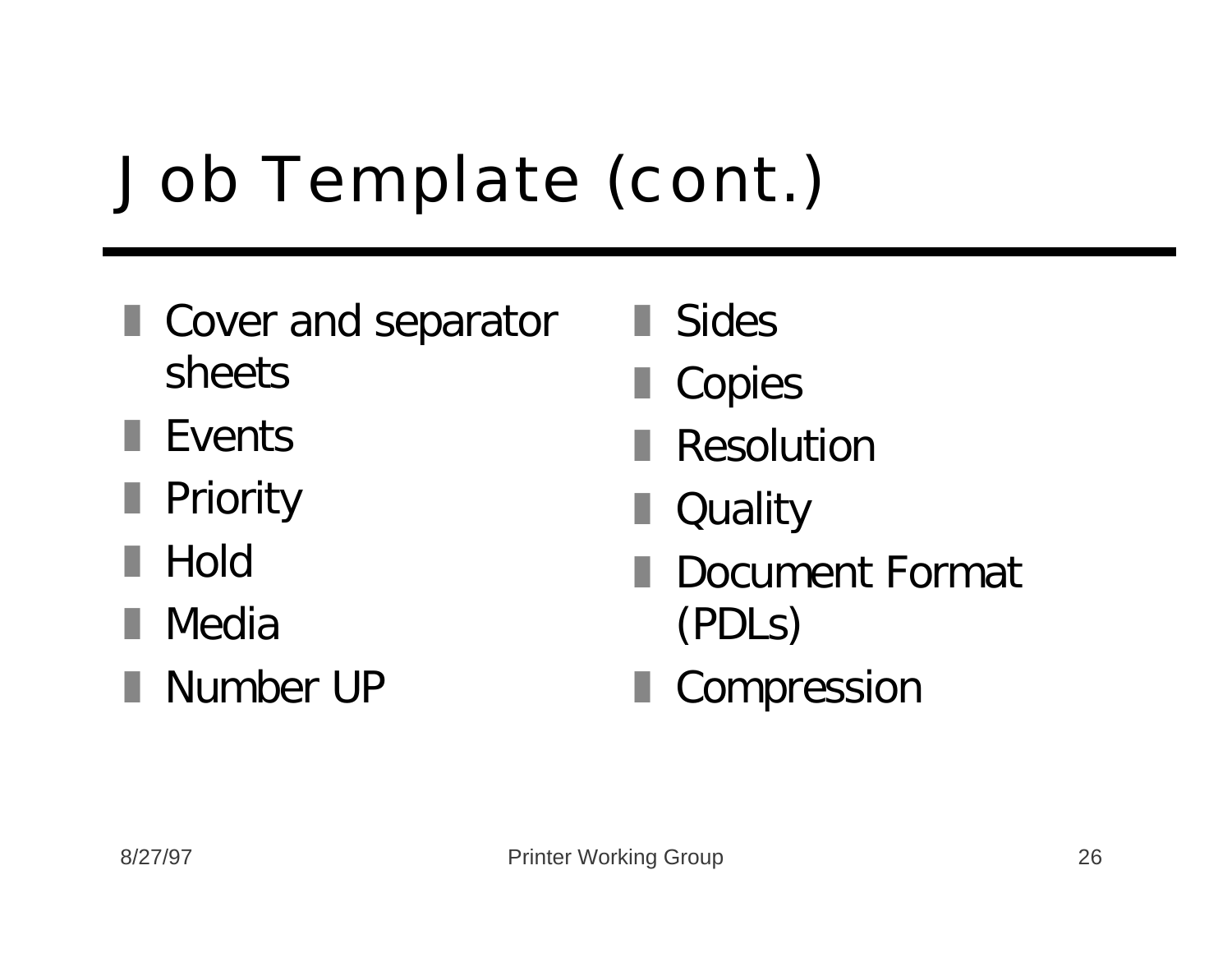# Fidelity Printing

#### **Semantics**

- $\bullet$  "I expect the job exactly as specified don't print it if you can't do it"
- $\rightarrow$  "Just print the job the best you can ignore or make substitutions as needed"
- Client supplied "fidelity" attribute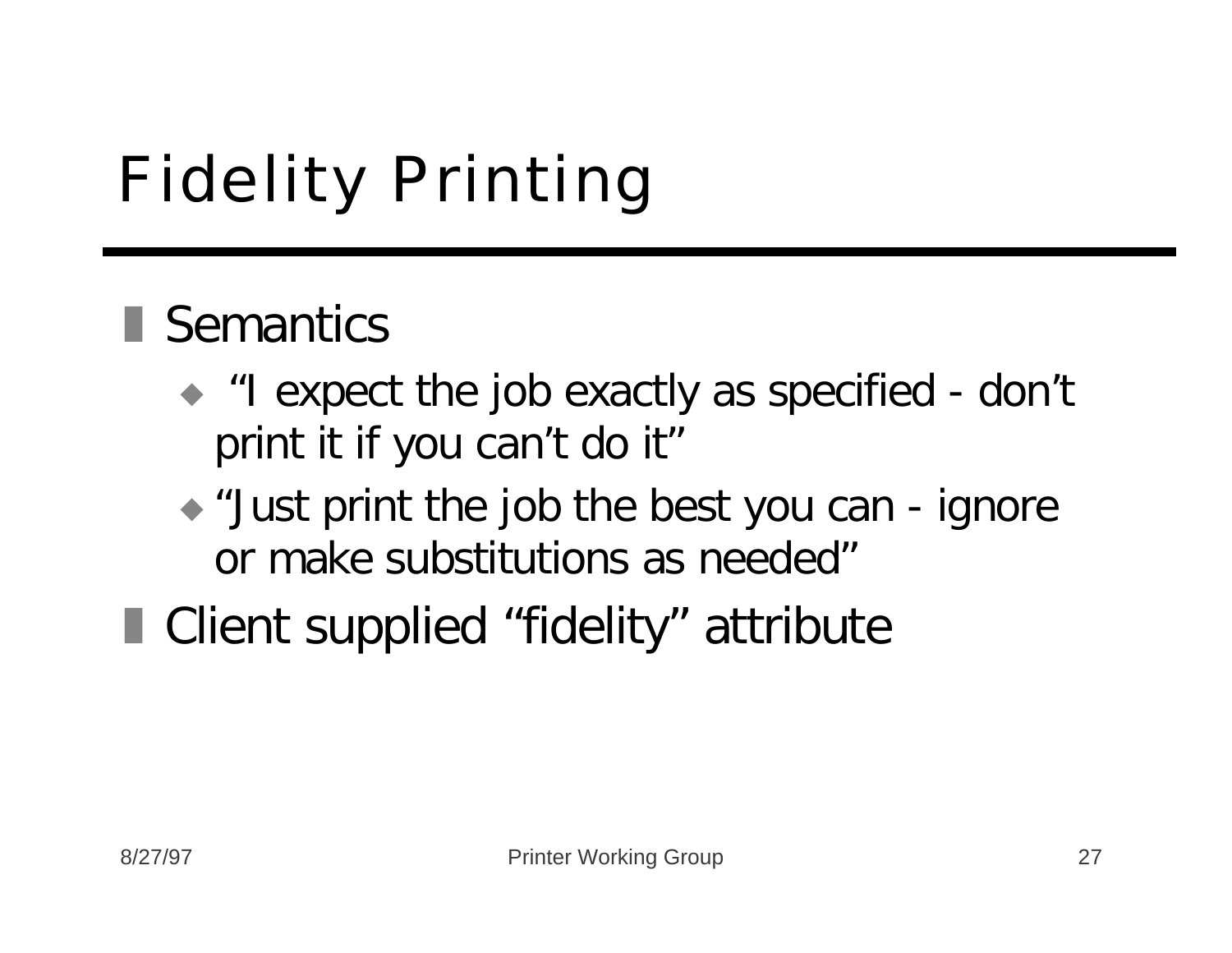# IPP Override of PDL

**E** Client supplies Job Template attributes  $\rightarrow$  Affect rendering, production, and finishing ■ Conflicting instructions  $\bullet$  Embedded PDL instructions **Example:** Request "a4" media for a job that is "letter" **F** Printer's "PDL Override" attribute

- - Values: attempted, not-attempted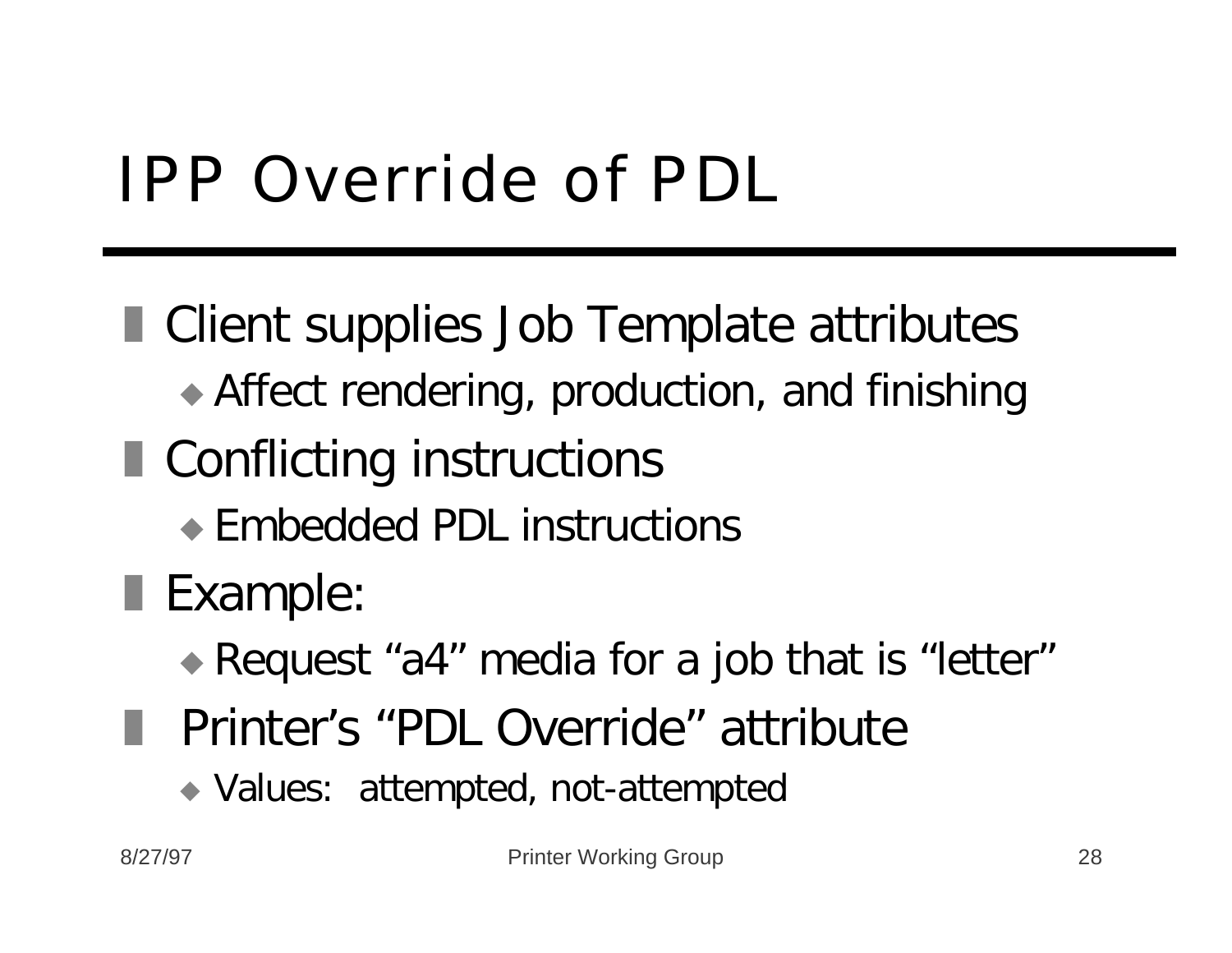# Optional Printer Attributes

#### **Location**

- **Nore Info** 
	- $\triangle$  HTML page
	- $\bullet$  Site contact info
- Description
- Make and Model
- **Driver Installer**
- Color Printing Supported
- **PDL Override**
- **State Reasons**
- I Job Count
- **Privacy Supported**
- Security Supported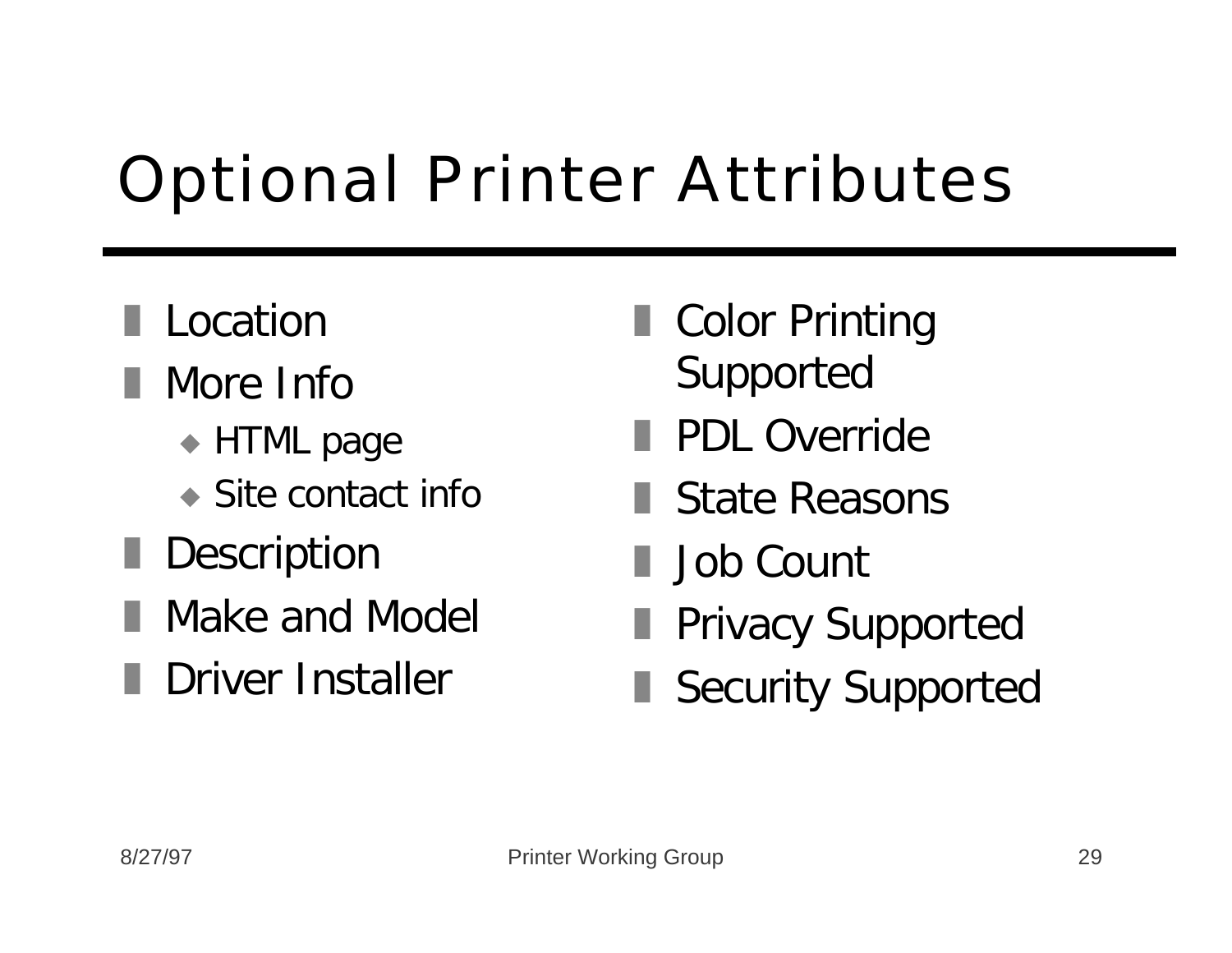# Optional Job Attributes

- **Nore Info** 
	- $\triangle$  HTML page
- **Language**
- **State reasons**
- **Output device** assigned
- $\blacksquare$  Size
	- $\bullet$  Octets, impressions
- Time submitted
- $\blacksquare$  Time since
	- $\bullet$  Pending
	- $\triangle$  Processing
	- $\bullet$  Completed
- Number of intervening jobs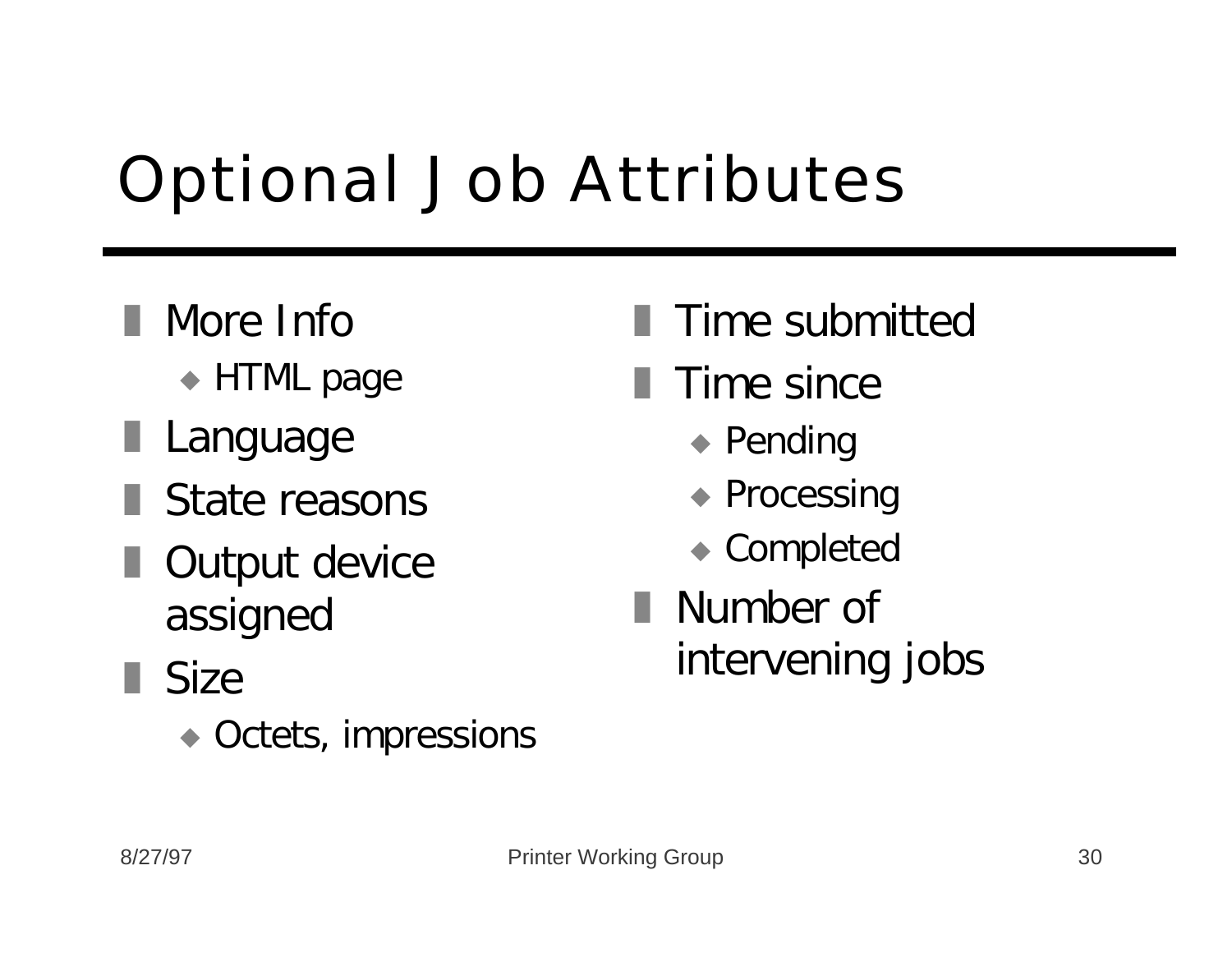# Extensibility

**Defined mechanisms** 

- $\rightarrow$  Requires an update the specification
- $\bullet$  Requires approval of the PWG
- Requires IANA registered
- Allows for site-by-site additions
- **Nell defined space for** 
	- $\bullet$  Private
	- $\bullet$  Experimental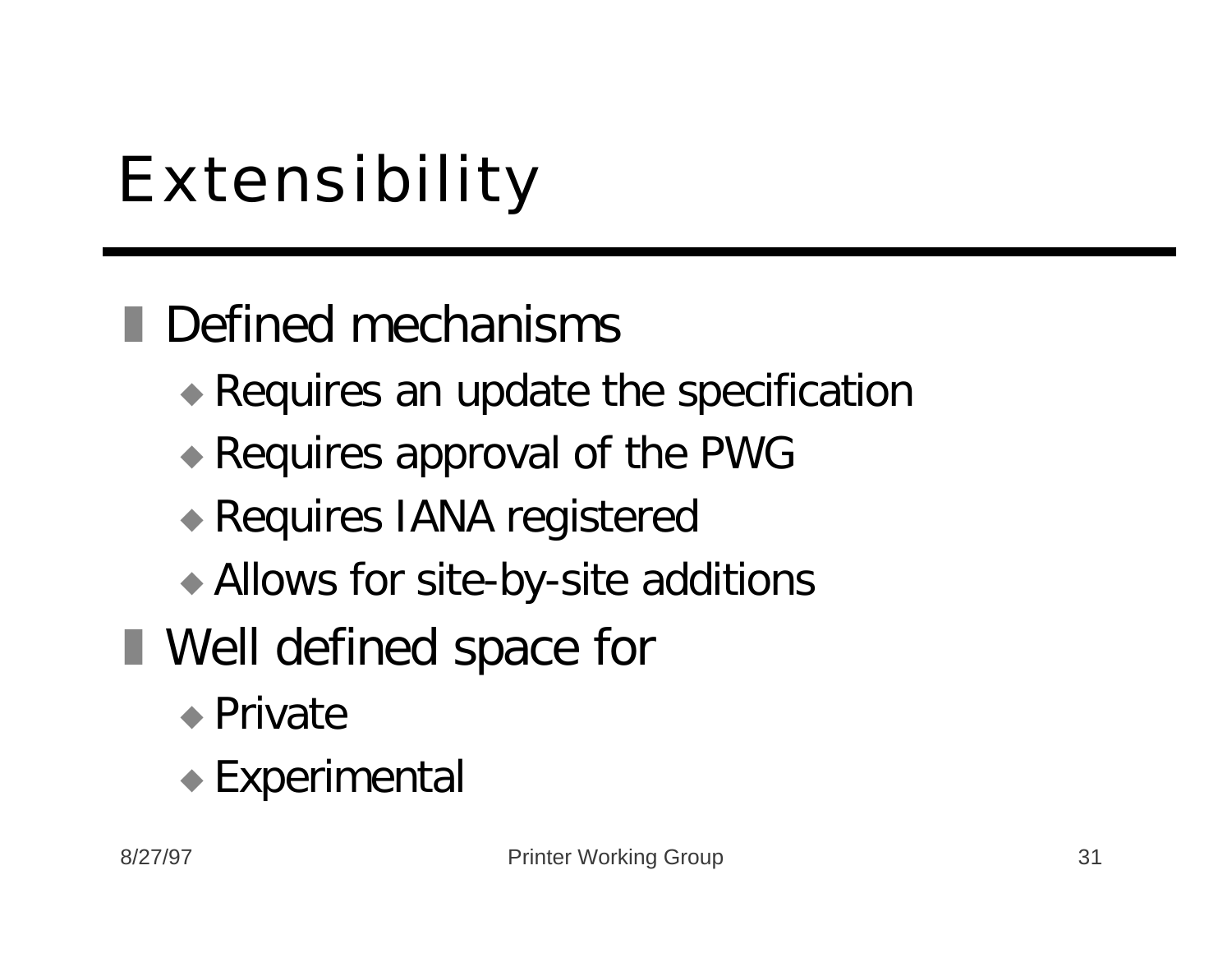# **Security**

**Does not reinvent the wheel Look to HTTP**  $\bullet$  basic, digest, and beyond **Look to Transport**  $\triangle$  TLS  $\bullet$  IPSec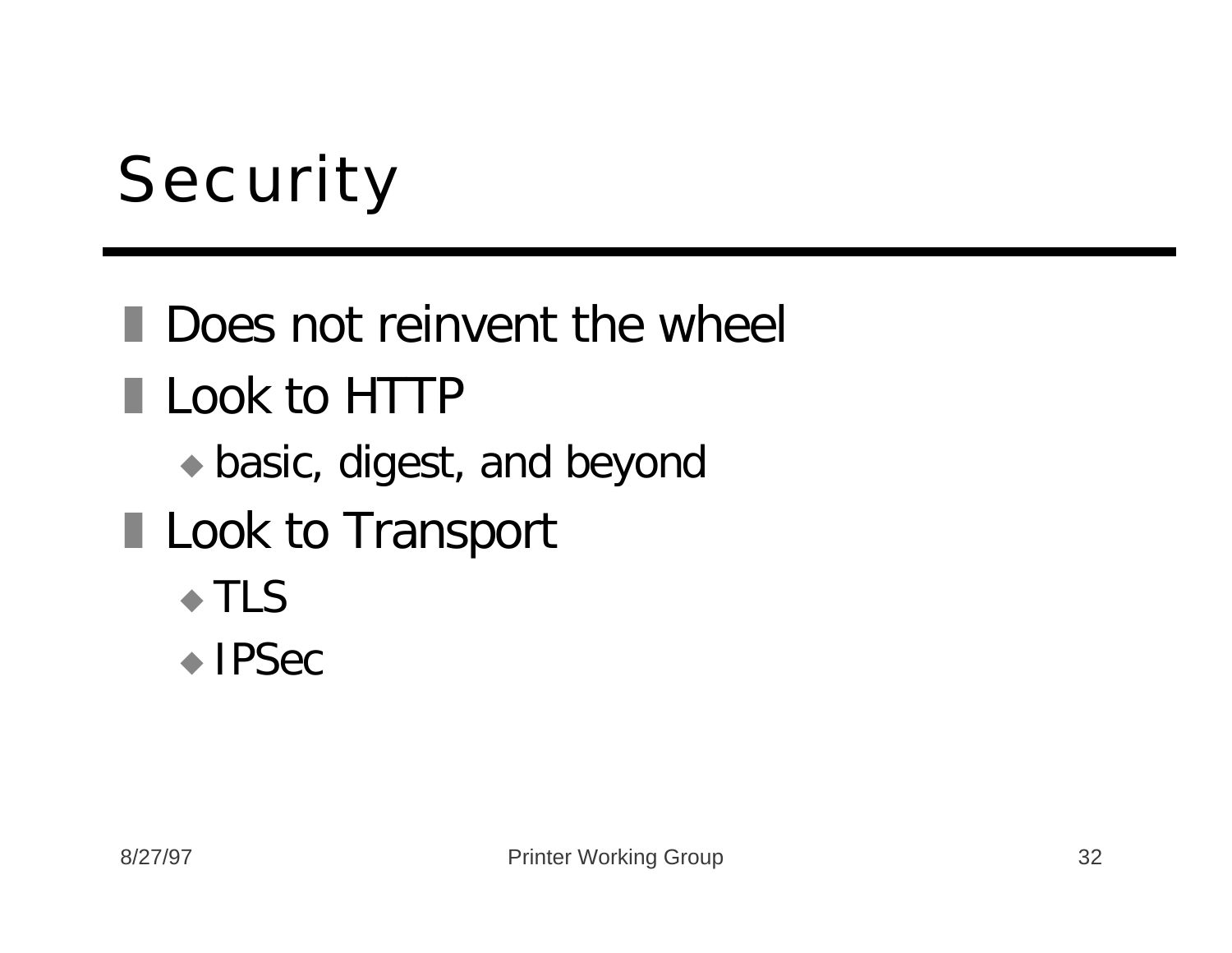# IPP Protocol Specification

#### **Rationale: Encoding**

- $\blacktriangleright$  Simple, regular, binary
- Embedded solutions
- $\leftrightarrow$  "application/ipp"

#### Rationale: HTTP/1.1

- ◆ Ubiquitous (HTTP/1.0 still possible although not optimal)
- Leverage features (URI naming, chuncking, etc.)
- u Printing has already embraced HTTP servers (administration)
- Focus on simplicity (complexity relates to proxy servers)
- $\triangle$  Security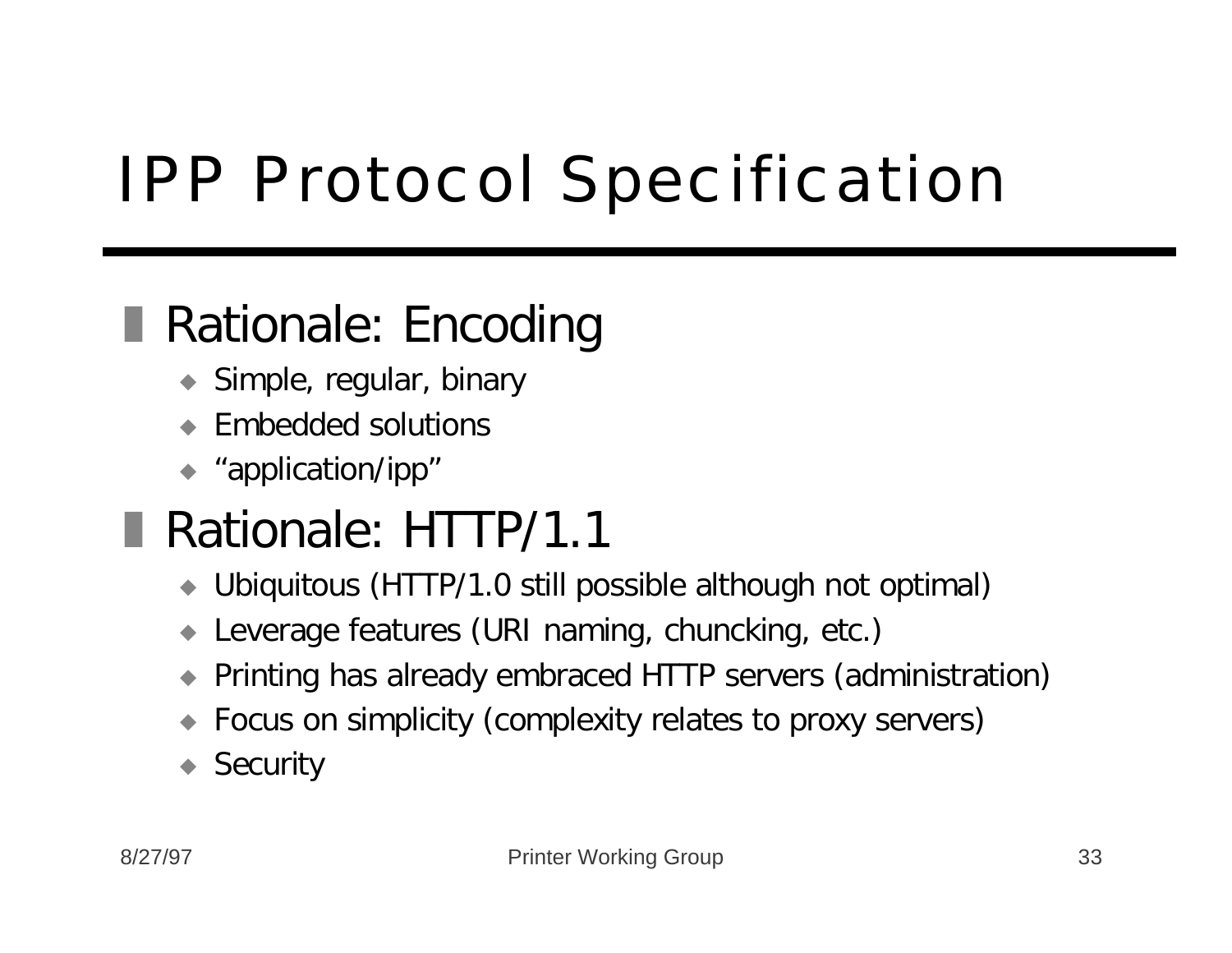# Transport Mapping

#### $\blacksquare$  Use HTTP/1.1

- **Each IPP operation is an HTTP POST** 
	- $\triangle$  "Request URI" is the IPP object
	- "Content Type" is "application/ipp"
	- $\rightarrow$  Authentication/authorization checks
- **Leverage HTTP headers:** 
	- $\bullet$  Cache and proxy control
	- Language negotiation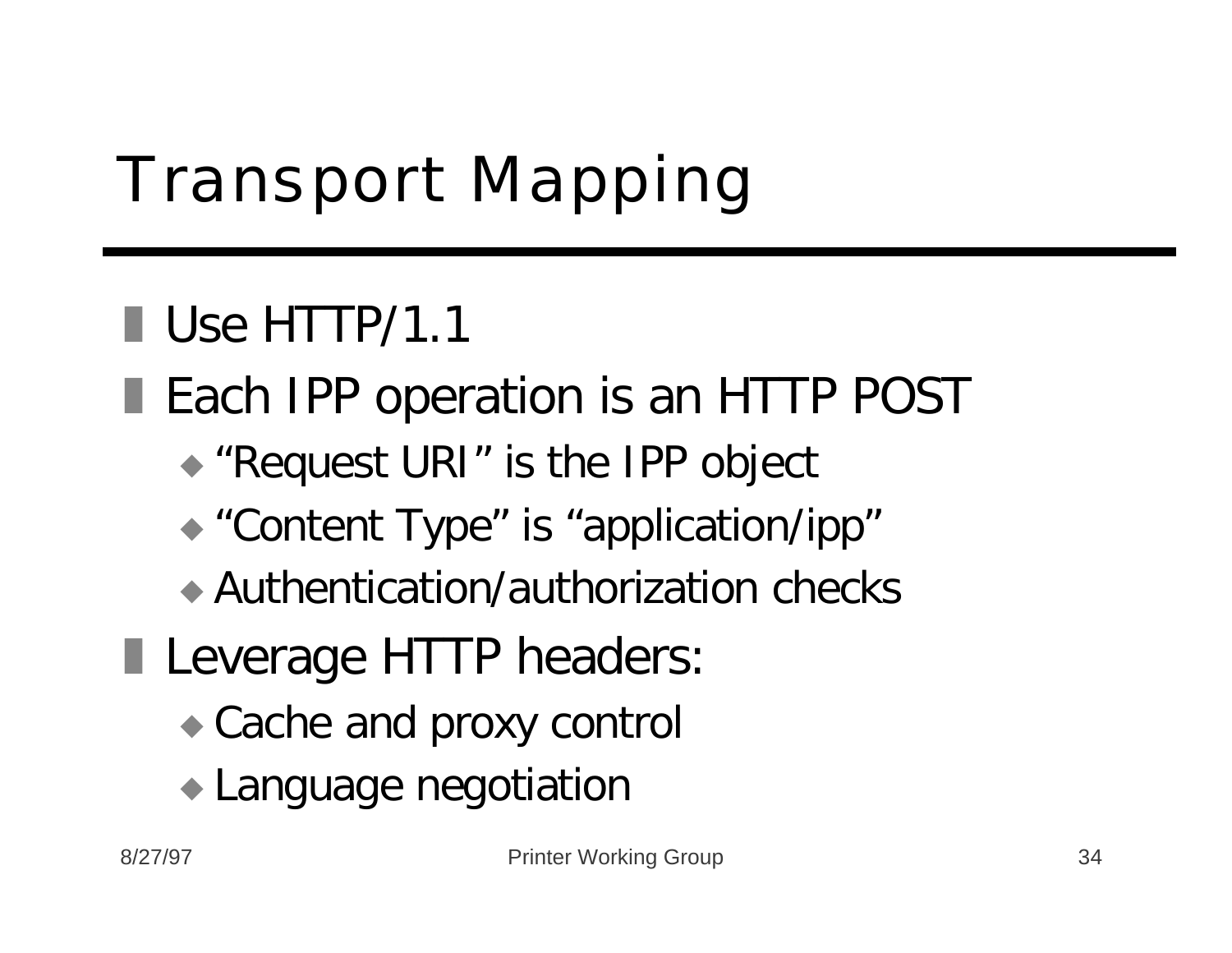#### Encoding Diagram: **Operations**

**POST http://www.pwg.org/printer1 HTTP/1.1 Content-Type: application/ipp**

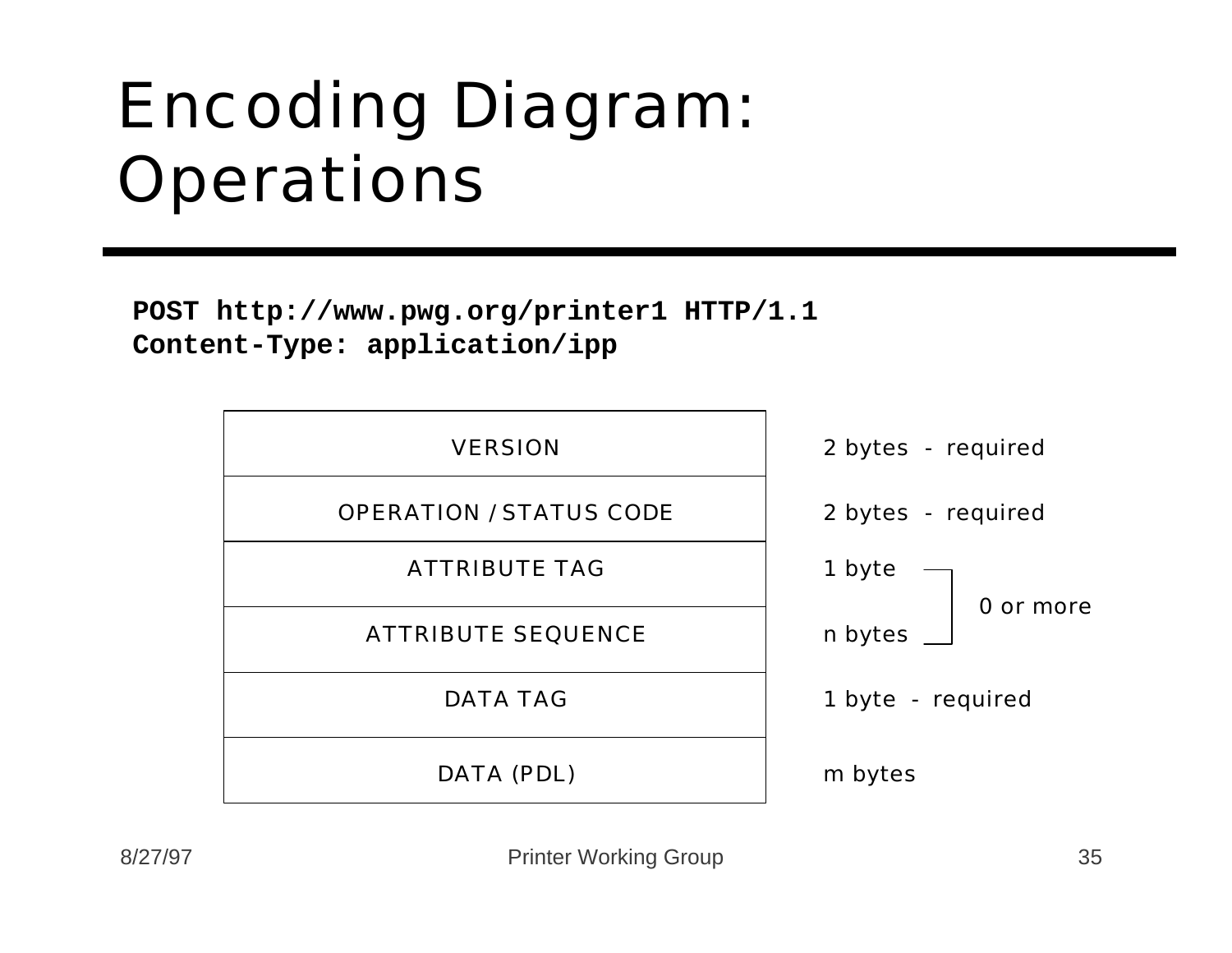#### Encoding Diagram: Attributes

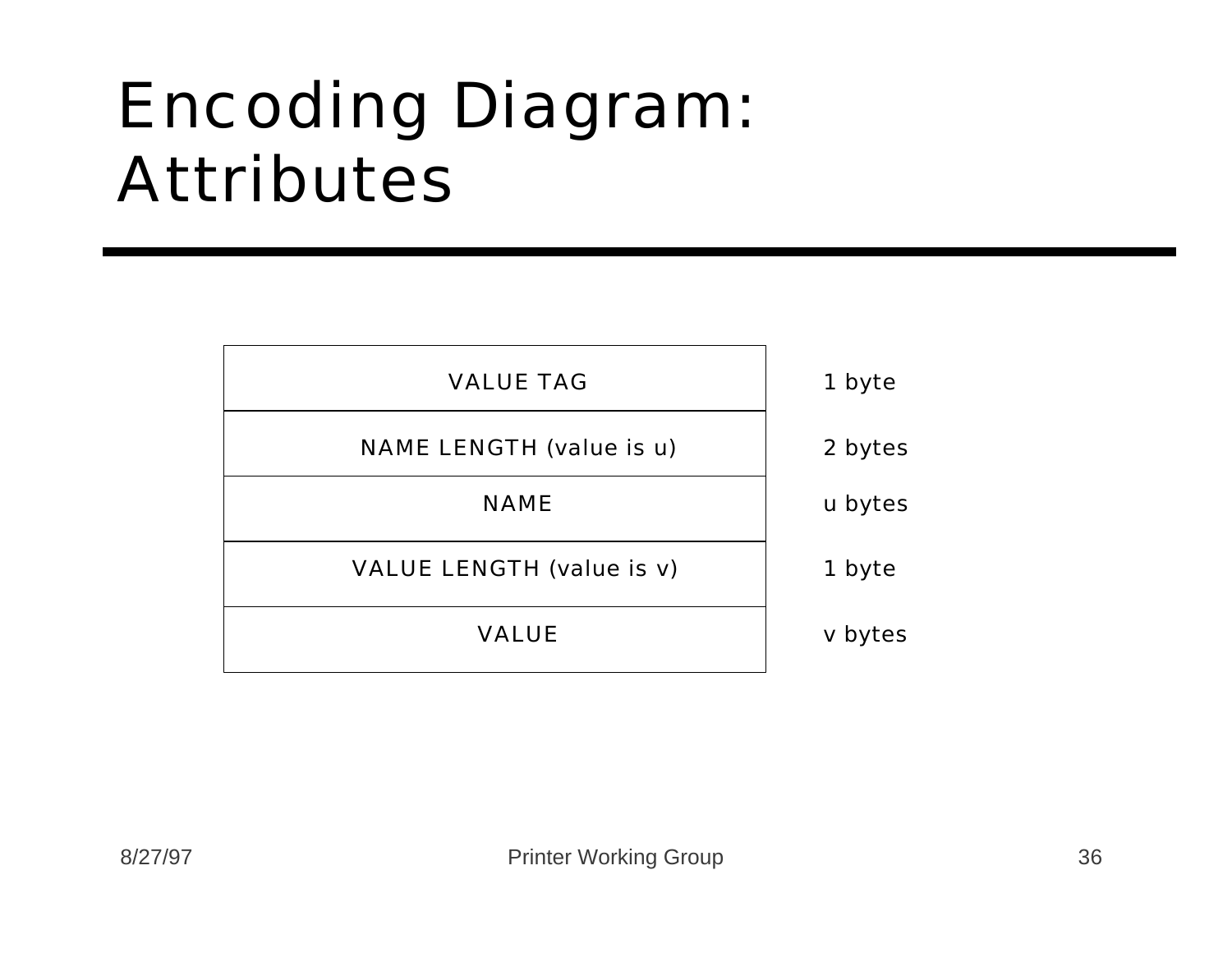# Value Encoding

| Syntax of<br>Attribute Value | Encoding                                                                                                           |
|------------------------------|--------------------------------------------------------------------------------------------------------------------|
| text                         | an octet string where each character is a<br>member of the UCS-2 coded character set<br>and is encoded using UTF-8 |
| name                         | same as text                                                                                                       |
| language                     | same as text (syntax specified by RFC 1766)                                                                        |
| keyword                      | same as text (allowed text values are defined<br>in the IPP model document)                                        |
| uri                          | same as text                                                                                                       |
| uriScheme                    | same as text                                                                                                       |
| boolean                      | one binary octet (0x00 is 'false',                                                                                 |
|                              | and 0x01 is 'true')                                                                                                |